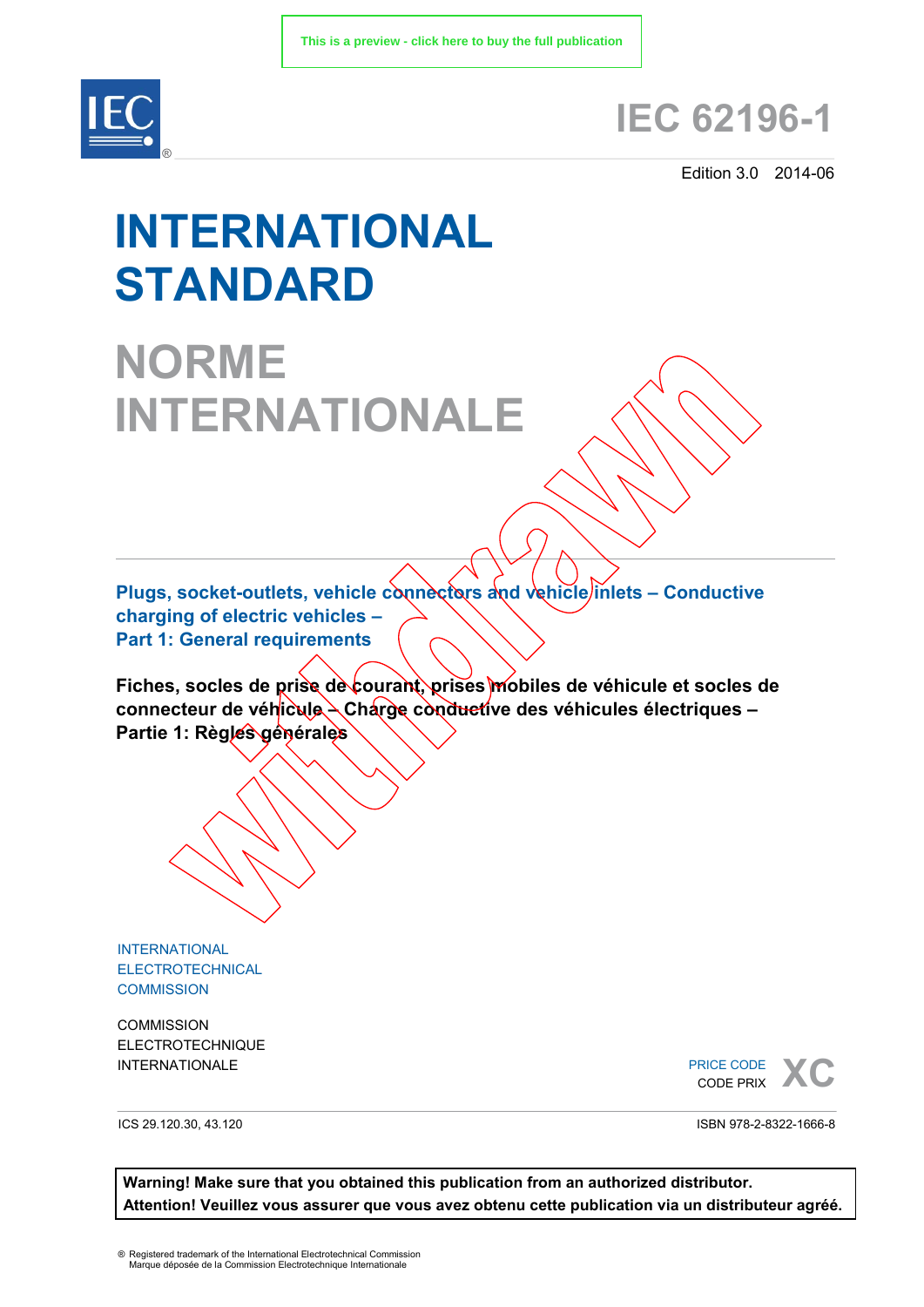$-2-$ 

IEC 62196-1:2014 © IEC 2014

### **CONTENTS**

| 1  |            |                                                                                                        |    |
|----|------------|--------------------------------------------------------------------------------------------------------|----|
| 2  |            |                                                                                                        |    |
| 3  |            |                                                                                                        |    |
| 4  |            |                                                                                                        |    |
|    | 4.1        |                                                                                                        |    |
|    | 4.2        |                                                                                                        |    |
| 5  |            |                                                                                                        |    |
|    | 5.1        | $\ldots$ 20                                                                                            |    |
|    | 5.2        | $\sim$ 20                                                                                              |    |
|    | 5.2.1      |                                                                                                        | 20 |
|    | 5.2.2      | Rated current for signal or control purposes                                                           |    |
|    | 5.2.3      | Accessories not suitable for making and breaking an electrical circuit                                 |    |
|    | 5.2.4      | Accessories suitable for, or not suitable for, making and breaking an<br>electrical circuit under load |    |
| 6  |            |                                                                                                        |    |
|    | 6.1        |                                                                                                        |    |
|    | 6.2        |                                                                                                        |    |
|    | 6.3        |                                                                                                        |    |
|    | 6.4        | Universal interface Manual Manual Manual 22                                                            |    |
|    | 6.5        | Basic interface                                                                                        |    |
|    | 6.6        |                                                                                                        |    |
|    | 6.7        |                                                                                                        |    |
|    | 6.8        | $\sqrt{26}$<br>Contact sequencing                                                                      |    |
| 7  |            |                                                                                                        |    |
|    | 7.1        | According to purpose                                                                                   |    |
|    | 7.2<br>7.3 |                                                                                                        |    |
|    | 7.4        |                                                                                                        |    |
|    | 7.5        |                                                                                                        |    |
|    | 7.6        |                                                                                                        |    |
|    | 7.7        |                                                                                                        |    |
|    | 7.7.1      |                                                                                                        |    |
|    | 7.7.2      |                                                                                                        |    |
|    | 7.8        |                                                                                                        |    |
| 8  |            |                                                                                                        |    |
| 9  |            |                                                                                                        |    |
| 10 |            |                                                                                                        |    |
| 11 |            |                                                                                                        |    |
| 12 |            |                                                                                                        |    |
| 13 |            |                                                                                                        |    |
|    | 13.1       |                                                                                                        |    |
|    | 13.2       |                                                                                                        |    |
|    |            |                                                                                                        |    |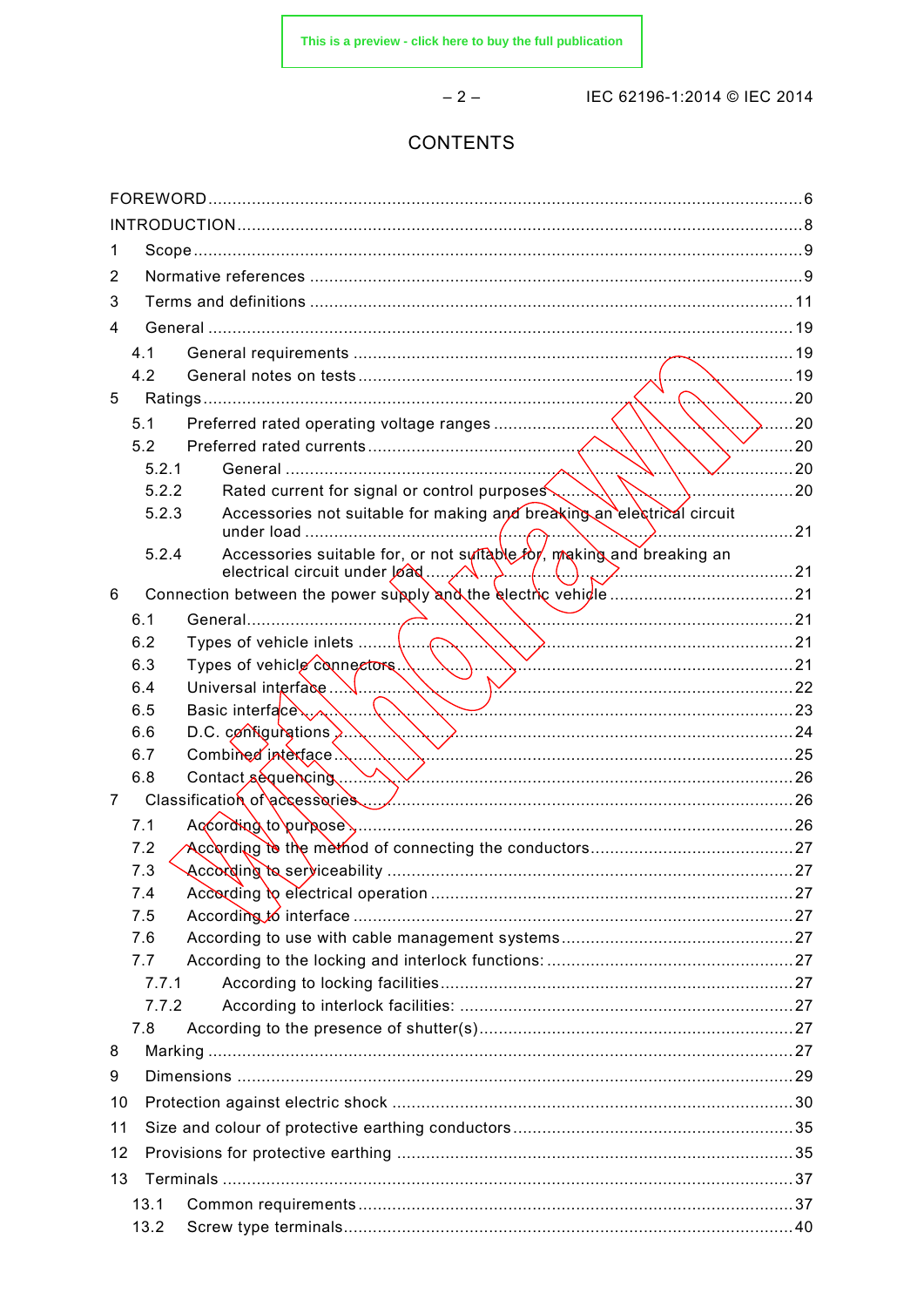IEC 62196-1:2014 © IEC 2014

$$
-3-
$$

|    | 13.3             |                                                                                                                                                                                                                                                                                                                                                                                |  |
|----|------------------|--------------------------------------------------------------------------------------------------------------------------------------------------------------------------------------------------------------------------------------------------------------------------------------------------------------------------------------------------------------------------------|--|
| 14 |                  | Interlocks                                                                                                                                                                                                                                                                                                                                                                     |  |
|    | 14.1             |                                                                                                                                                                                                                                                                                                                                                                                |  |
|    | 14.2             |                                                                                                                                                                                                                                                                                                                                                                                |  |
|    | 14.3             |                                                                                                                                                                                                                                                                                                                                                                                |  |
|    | 14.4             |                                                                                                                                                                                                                                                                                                                                                                                |  |
| 15 |                  |                                                                                                                                                                                                                                                                                                                                                                                |  |
| 16 |                  |                                                                                                                                                                                                                                                                                                                                                                                |  |
| 17 |                  |                                                                                                                                                                                                                                                                                                                                                                                |  |
|    | 17.1             |                                                                                                                                                                                                                                                                                                                                                                                |  |
|    | 17.2             |                                                                                                                                                                                                                                                                                                                                                                                |  |
| 18 |                  |                                                                                                                                                                                                                                                                                                                                                                                |  |
| 19 |                  | $\ldots$ 56                                                                                                                                                                                                                                                                                                                                                                    |  |
| 20 |                  |                                                                                                                                                                                                                                                                                                                                                                                |  |
| 21 |                  | 58                                                                                                                                                                                                                                                                                                                                                                             |  |
| 22 |                  | <u>/</u> …………………59                                                                                                                                                                                                                                                                                                                                                             |  |
| 23 |                  |                                                                                                                                                                                                                                                                                                                                                                                |  |
| 24 |                  |                                                                                                                                                                                                                                                                                                                                                                                |  |
| 25 |                  |                                                                                                                                                                                                                                                                                                                                                                                |  |
|    |                  |                                                                                                                                                                                                                                                                                                                                                                                |  |
|    | 25.1             |                                                                                                                                                                                                                                                                                                                                                                                |  |
|    | 25.2             |                                                                                                                                                                                                                                                                                                                                                                                |  |
|    | 25.2.1<br>25.2.2 |                                                                                                                                                                                                                                                                                                                                                                                |  |
|    | 25.3             |                                                                                                                                                                                                                                                                                                                                                                                |  |
| 26 |                  | Mechanical strength $\sum_{n=1}^{\infty}$ methods are not in the set of $\mathcal{S}$ .                                                                                                                                                                                                                                                                                        |  |
|    | 26.1             | $Gener al.$                                                                                                                                                                                                                                                                                                                                                                    |  |
|    | 26.2             |                                                                                                                                                                                                                                                                                                                                                                                |  |
|    | 26.3             |                                                                                                                                                                                                                                                                                                                                                                                |  |
|    | 26.4             |                                                                                                                                                                                                                                                                                                                                                                                |  |
|    | 26.5             |                                                                                                                                                                                                                                                                                                                                                                                |  |
|    | 26.6             | Shutters 22                                                                                                                                                                                                                                                                                                                                                                    |  |
|    | 26.7             | $\ln \left( \frac{1}{2} \right)$ and $\left( \frac{1}{2} \right)$ and $\left( \frac{1}{2} \right)$ and $\left( \frac{1}{2} \right)$ and $\left( \frac{1}{2} \right)$ and $\left( \frac{1}{2} \right)$ and $\left( \frac{1}{2} \right)$ and $\left( \frac{1}{2} \right)$ and $\left( \frac{1}{2} \right)$ and $\left( \frac{1}{2} \right)$ and $\left( \frac{1}{2} \right)$ and |  |
|    | 26.8             |                                                                                                                                                                                                                                                                                                                                                                                |  |
|    | 26.9             |                                                                                                                                                                                                                                                                                                                                                                                |  |
| 27 |                  |                                                                                                                                                                                                                                                                                                                                                                                |  |
| 28 |                  |                                                                                                                                                                                                                                                                                                                                                                                |  |
| 29 |                  |                                                                                                                                                                                                                                                                                                                                                                                |  |
| 30 |                  |                                                                                                                                                                                                                                                                                                                                                                                |  |
|    |                  |                                                                                                                                                                                                                                                                                                                                                                                |  |
| 31 |                  |                                                                                                                                                                                                                                                                                                                                                                                |  |
|    | 31.1             |                                                                                                                                                                                                                                                                                                                                                                                |  |
|    | 31.2             |                                                                                                                                                                                                                                                                                                                                                                                |  |
|    | 31.3             |                                                                                                                                                                                                                                                                                                                                                                                |  |
|    | 31.4             |                                                                                                                                                                                                                                                                                                                                                                                |  |
|    | 31.5             |                                                                                                                                                                                                                                                                                                                                                                                |  |
|    | 31.6             |                                                                                                                                                                                                                                                                                                                                                                                |  |
|    | 31.7             |                                                                                                                                                                                                                                                                                                                                                                                |  |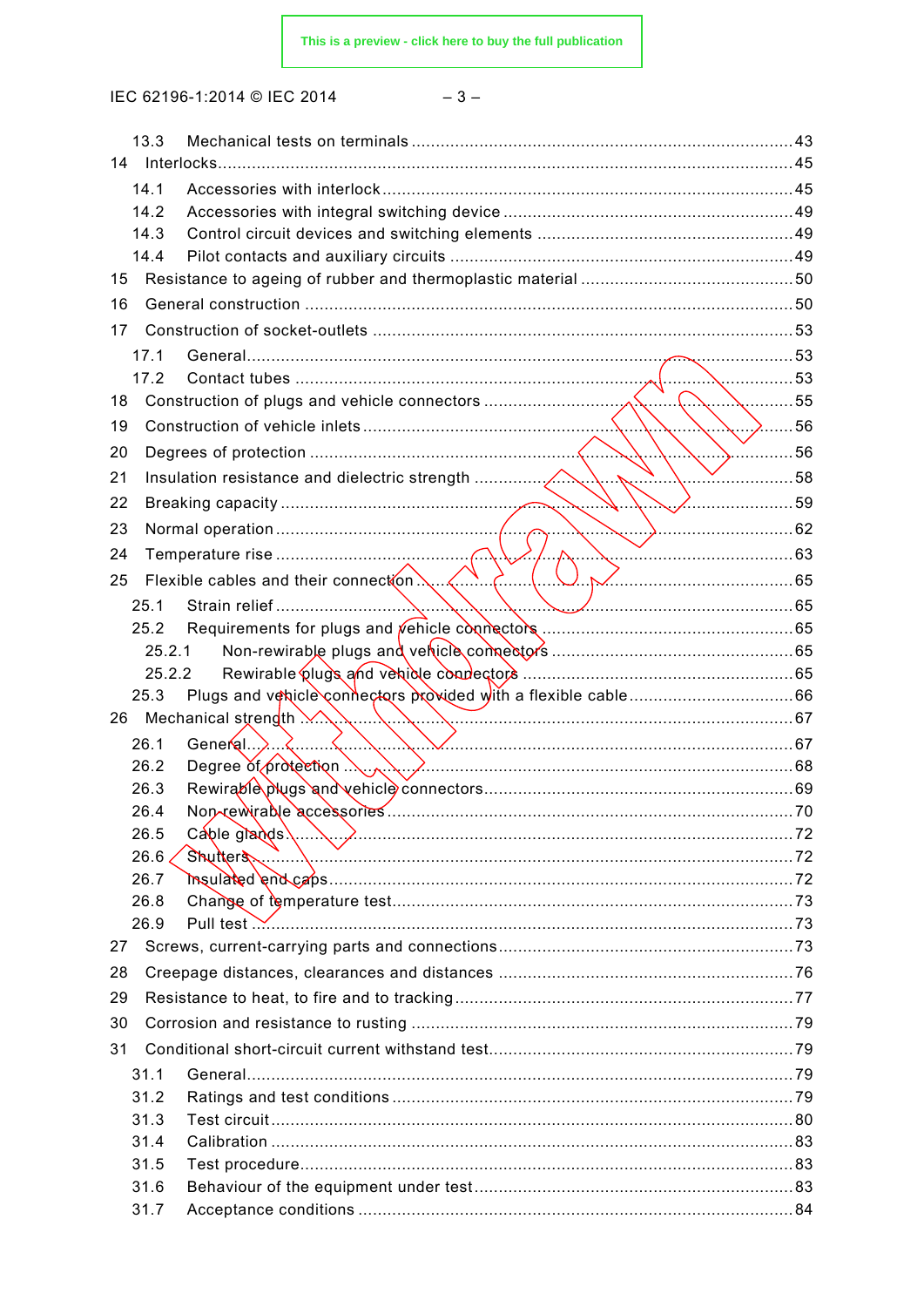– 4 – IEC 62196-1:2014 © IEC 2014

| 32.                                                                                                                         |    |
|-----------------------------------------------------------------------------------------------------------------------------|----|
| 32.1                                                                                                                        |    |
| 32.2                                                                                                                        |    |
|                                                                                                                             |    |
|                                                                                                                             |    |
|                                                                                                                             |    |
|                                                                                                                             |    |
|                                                                                                                             |    |
|                                                                                                                             |    |
|                                                                                                                             |    |
| $\sim$ $\sim$ $\sim$ $\sim$ $\sim$ 34                                                                                       |    |
| Figure 6 – Gauges for testing insertability of round unprepared conductors having the<br>$\ldots$ $\ldots$ 41               |    |
|                                                                                                                             |    |
|                                                                                                                             |    |
|                                                                                                                             |    |
| Figure 10 – Circuit diagrams for breaking capacity and normal operation rests 61                                            |    |
| Figure 11 - Apparatus for testing the cable anchorage                                                                       |    |
|                                                                                                                             |    |
| Figure 13 – Arrangement for mechanical strength (est for plugs and vehicle                                                  |    |
|                                                                                                                             |    |
| Figure 14 – Apparatus for the xing test $\ldots$ , $\ldots$                                                                 |    |
| Figure 15 – Diagram of the test direcuit for the verification of short-circuit current                                      |    |
| Figure 16 – Diagram of the test circult for the verification of short-circuit current                                       |    |
| Figure 17 – Diagram of the fest circuit for the verification of short-circuit current<br>withstand of a four-pole equipment | 83 |
|                                                                                                                             |    |
|                                                                                                                             |    |
|                                                                                                                             |    |
|                                                                                                                             |    |
|                                                                                                                             |    |
|                                                                                                                             |    |
|                                                                                                                             |    |
|                                                                                                                             |    |
|                                                                                                                             |    |
|                                                                                                                             |    |
|                                                                                                                             |    |
| Table 11 - Cable length used to determine pull force on retaining means 51                                                  |    |
|                                                                                                                             |    |
|                                                                                                                             |    |
|                                                                                                                             |    |
|                                                                                                                             |    |
|                                                                                                                             |    |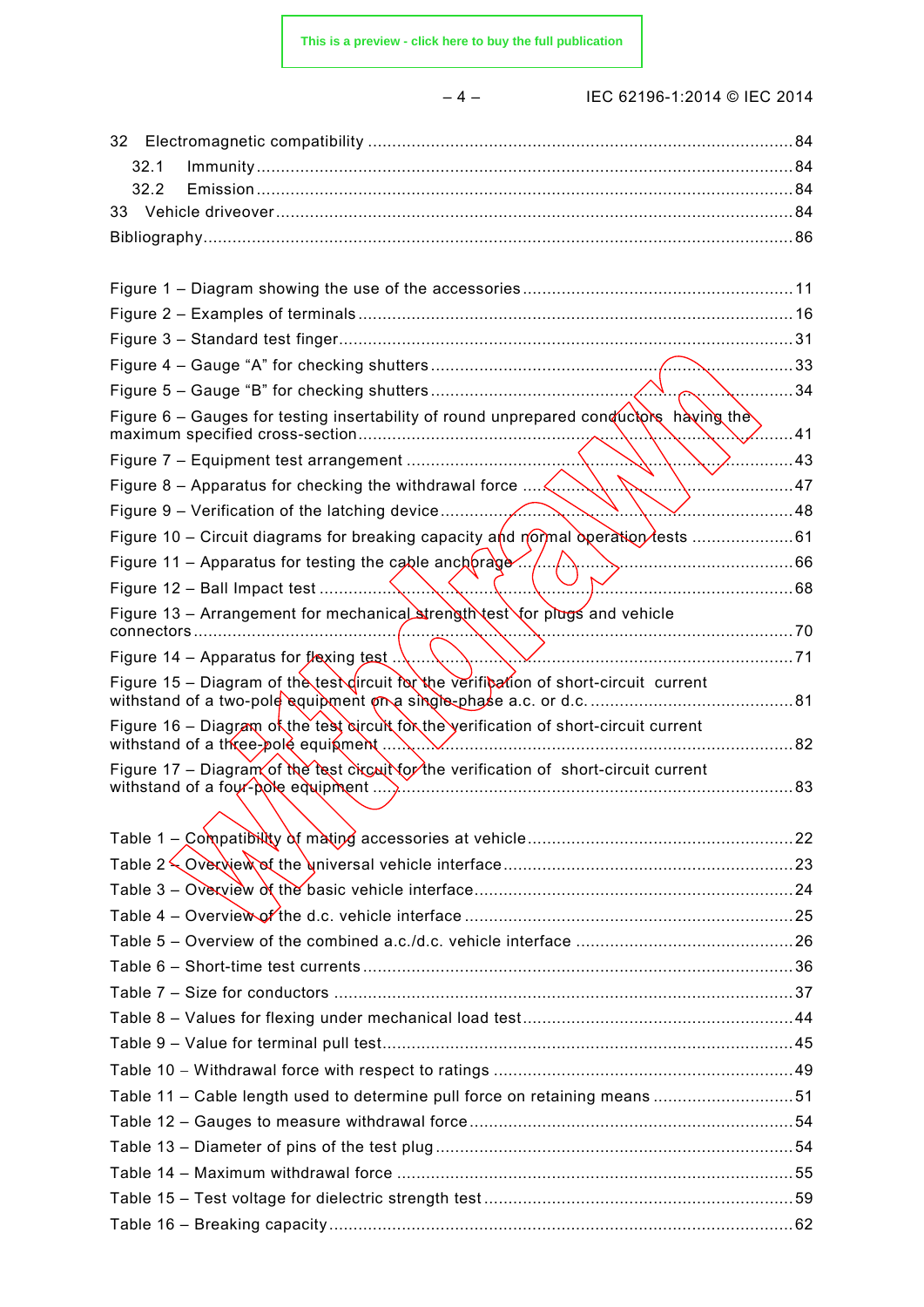IEC 62196-1:2014 © IEC 2014 – 5 –

| Table 18 - Test current and nominal cross-sectional areas of copper conductors for |  |
|------------------------------------------------------------------------------------|--|
|                                                                                    |  |
|                                                                                    |  |
|                                                                                    |  |
|                                                                                    |  |
|                                                                                    |  |
| Table 24 – Tightening torque for verification of mechanical strength of screw-type |  |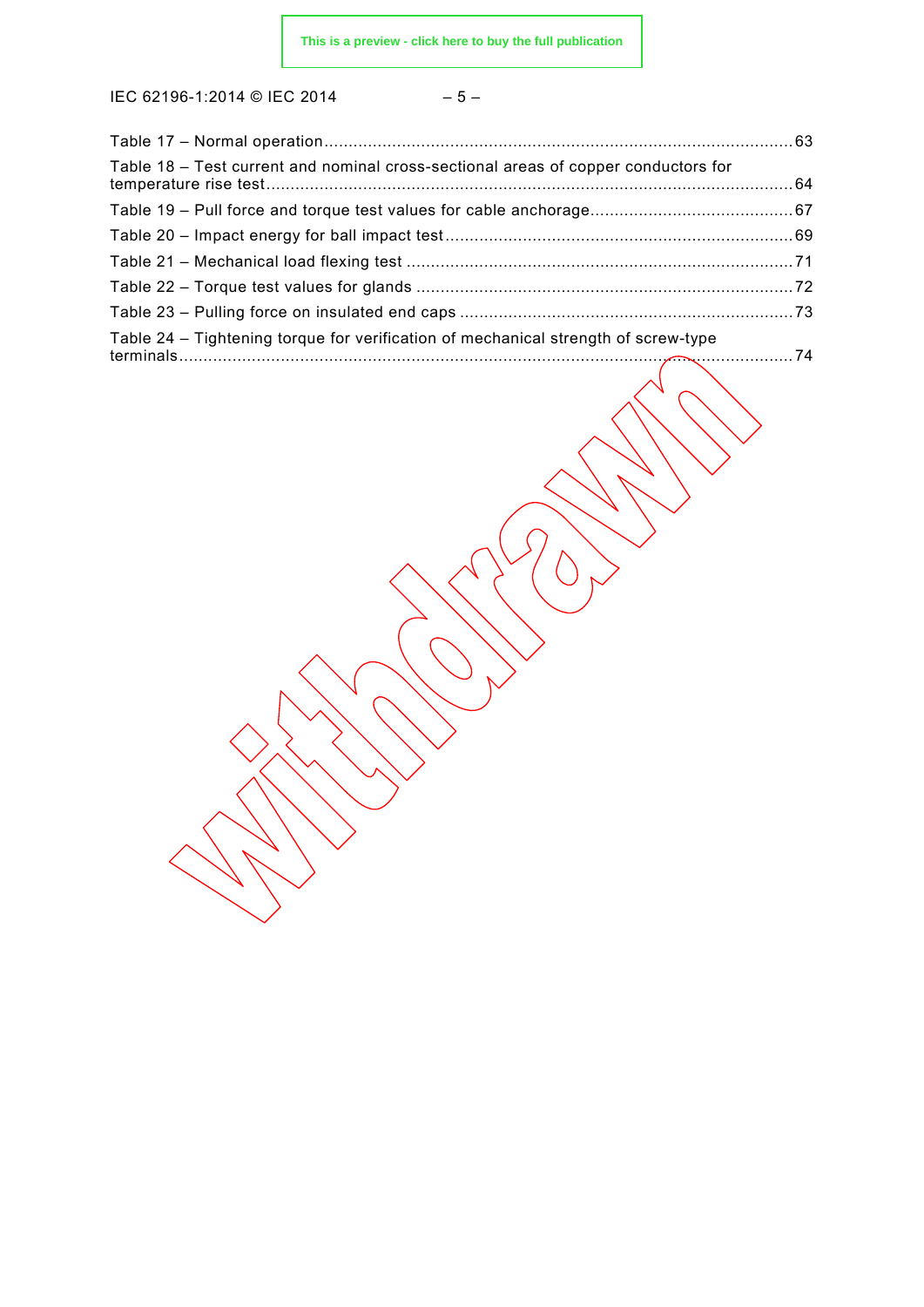**[This is a preview - click here to buy the full publication](https://webstore.iec.ch/publication/6582&preview)**

– 6 – IEC 62196-1:2014 © IEC 2014

#### INTERNATIONAL ELECTROTECHNICAL COMMISSION

\_\_\_\_\_\_\_\_\_\_\_\_

#### **PLUGS, SOCKET-OUTLETS, VEHICLE CONNECTORS AND VEHICLE INLETS – CONDUCTIVE CHARGING OF ELECTRIC VEHICLES –**

#### **Part 1: General requirements**

#### FOREWORD

- <span id="page-5-0"></span>1) The International Electrotechnical Commission (IEC) is a worldwide organization for standardization comprising all national electrotechnical committees (IEC National Committees). The object of  $\text{CE}$  is to promote international co-operation on all questions concerning standardization in the electrical and electronic fields. To this end and in addition to other activities, IEC publishes International Standards, Technical Specifications, Technical Reports, Publicly Available Specifications (PAS) and Guides (hereafter referred to as "IEC Publication(s)"). Their preparation is entrusted to technical committees; any IEC National Committee interested in the subject dealt with may participate in this preparatory work. International, governmental and nongovernmental organizations liaising with the IEC also participate in this preparation. IEC collaborates closely with the International Organization for Standardization (ISO) in accordance with conditions determined by agreement between the two organizations.
- 2) The formal decisions or agreements of IEC on technical  $m$ atters  $\&x$  press, as nearly as possible, an international consensus of opinion on the relevant subjects since each technical committee has representation from all interested IEC National Committees.
- 3) IEC Publications have the form of recommendations for international use and are accepted by IEC National Committees in that sense. While all reasonable efforts are made to ensure that the technical content of IEC Publications is accurate, IEC cannot be  $\frac{1}{2}$  held responsible for the way in which they are used or for any misinterpretation by any end user.
- 4) In order to promote international upiformity, IEC National Committees undertake to apply IEC Publications transparently to the maximum extent possible in their national and regional publications. Any divergence between any IEC Publication and the corresponding national or regional publication shall be clearly indicated in the latter.
- 5) IEC itself does not provide any attestation of conformity. Independent certification bodies provide conformity assessment services and, in some areas, access to IEC marks of conformity. IEC is not responsible for any services carried out by independent certification bodies.
- 6) All users should ensure that they have the latest edition of this publication.
- 7) No liability shall attach to IEC or its directors, employees, servants or agents including individual experts and members of its technical committees and IEC National Committees for any personal injury, property damage or other damage of any nature whatsoever, whether direct or indirect, or for costs (including legal fees) and expenses arising out of the publication, use of, or reliance upon, this IEC Publication or any other IEC Publications.
- 8) Attention is drawn to the Normative references cited in this publication. Use of the referenced publications is indispensable for the correct application of this publication.
- 9) Attention is drawn to the possibility that some of the elements of this IEC Publication may be the subject of patent rights. IEC shall not be held responsible for identifying any or all such patent rights.

International Standard IEC 62196-1 has been prepared by subcommittee 23H: Plugs, socketoutlets and couplers for industrial and similar applications, and for electric vehicles, of IEC technical committee 23: Electrical accessories.

This third edition cancels and replaces the second edition published in 2011 and constitutes a technical revision.

This edition includes the following significant technical changes with respect to the previous edition:

- a) addition of a preferred operating voltage of 1 000 V d.c.;
- b) addition of a preferred rated current of 80 A d.c.;
- c) addition of a provision for a combined interface a.c./d.c.;
- d) description of d.c. configurations (previously under consideration);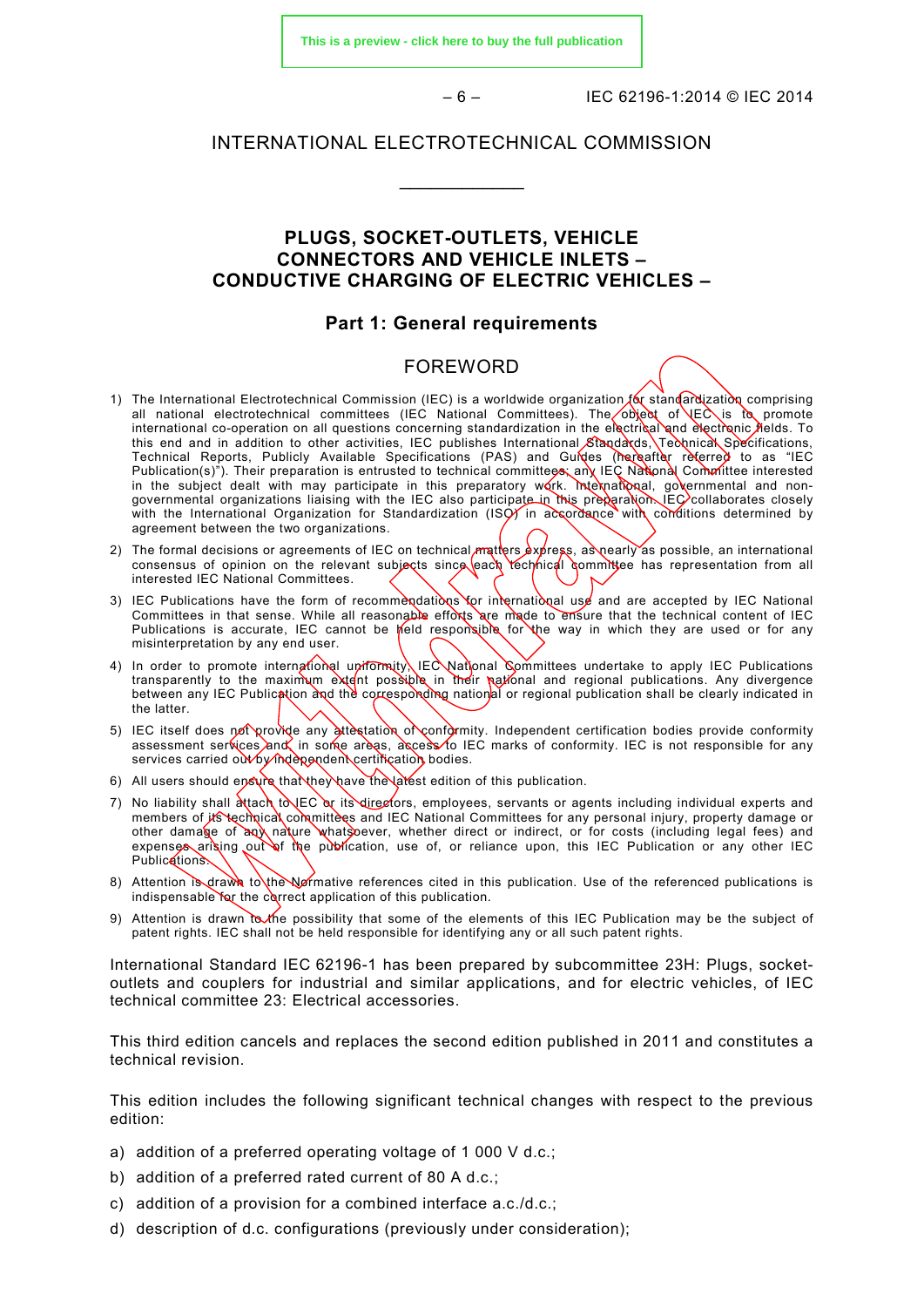IEC 62196-1:2014 © IEC 2014 – 7 –

- e) addition of requirements pertaining to the locking mechanism, the interlock and the latching device;
- f) addition of a test for accessories not suitable for making and breaking an electrical circuit under load;
- g) addition of requirements and tests for insulated end caps.

The text of this standard is based on the following documents:

| FDIS         | Report on voting |
|--------------|------------------|
| 23H/302/FDIS | 23H/305/RVD      |

Full information on the voting for the approval of this standard can be  $f_Q$ und in the report on voting indicated in the above table.

This publication has been drafted in accordance with the ISO/IE&Directives, Part 2.

A list of all the parts in the IEC 62196 series, under the general title *Plugs, socket-outlets, vehicle connectors and vehicle inlets – Conductive charging of electric vehicles*, can be found on the IEC website.

Subsequent parts of IEC 62196 deal with the reguivently of particular types of accessories. The clauses of these particular requirements supplement or modify the corresponding clauses in Part 1.

In this standard, the following print types are used:

- requirements proper: in roman type;
- *test specifications: in italic type*;
- notes: in smaller roman type.

The committee has decided that the contents of this publication will remain unchanged until the stability date indicated on the IEC web site under "http://webstore.iec.ch" in the data related to the specific publication. At this date, the publication will be

- reconfirmed.
- withdrawn,
- replaced by a revised edition, or
- amended.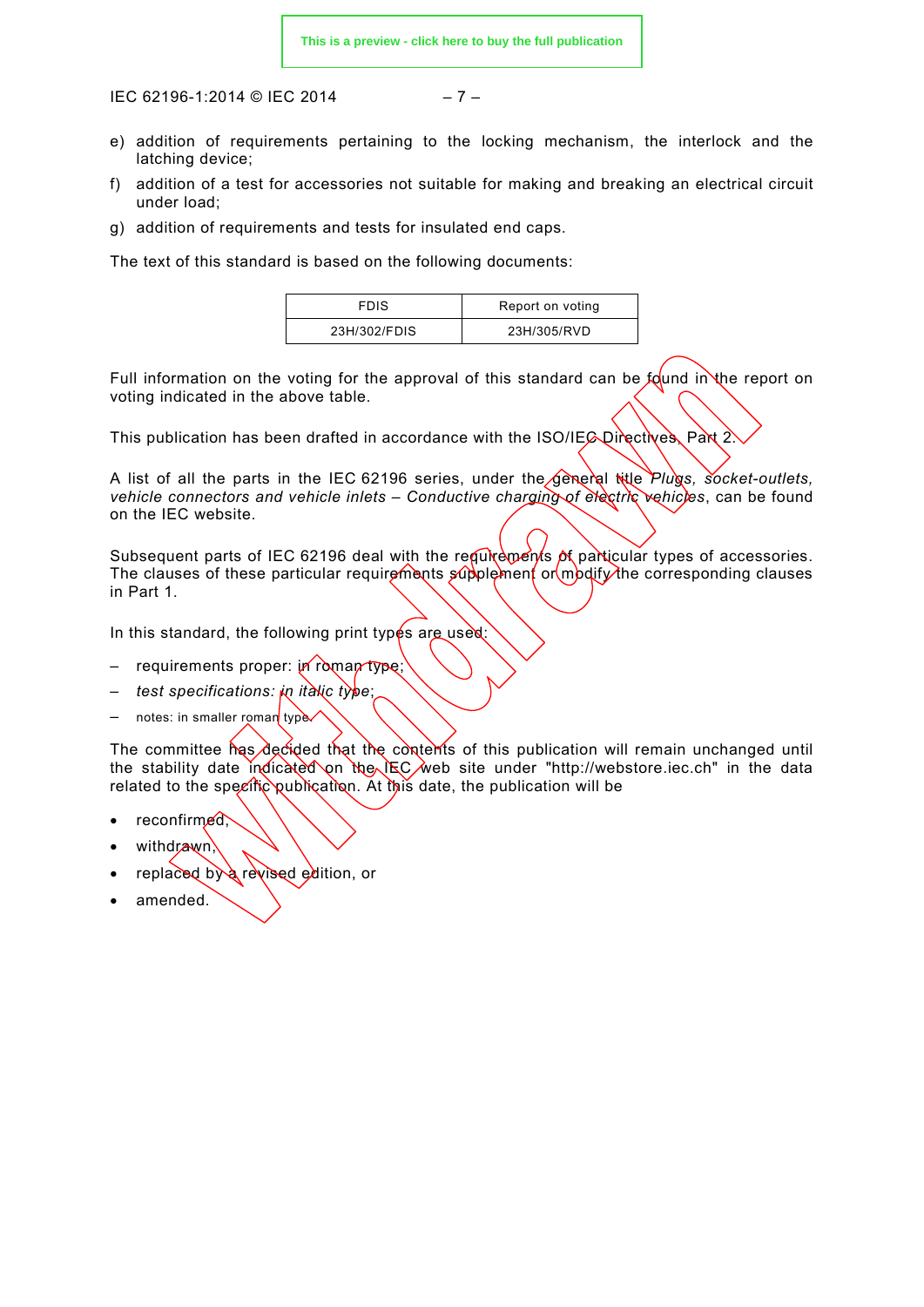– 8 – IEC 62196-1:2014 © IEC 2014

#### INTRODUCTION

<span id="page-7-0"></span>IEC 61851-1 specifies electric vehicle conductive charging equipment.

The IEC 62196 series specifies the requirements for plugs, socket-outlets, vehicle connectors, vehicle inlets and cable assemblies as described in IEC 61851-1.

Some charging can be achieved by direct connection from an electric vehicle to common mains socket-outlets.

Some modes of charging require a dedicated supply and charging equipment incorporating control and communication circuits.

IEC 62196 covers the mechanical, electrical and performance requirements for dedicated plugs, socket outlets, vehicle connectors and vehicle inlets for interfacing between such dedicated charging equipment and the electric vehicle.

IEC 62196 is divided into several parts as follows:

- Part 1: General requirements, comprising clauses of a general character
- Part 2: Dimensional compatibility and interchangeability requirements for a.c. pin and contact-tube accessories.
- Part 3[1](#page-7-1): Dimensional compatibility and interchangeability requirements for d.c. and a.c./d.c. pin and contact-tube vehicle couplers.

 $\overline{\phantom{a}}$ 

<span id="page-7-1"></span><sup>1</sup> To be published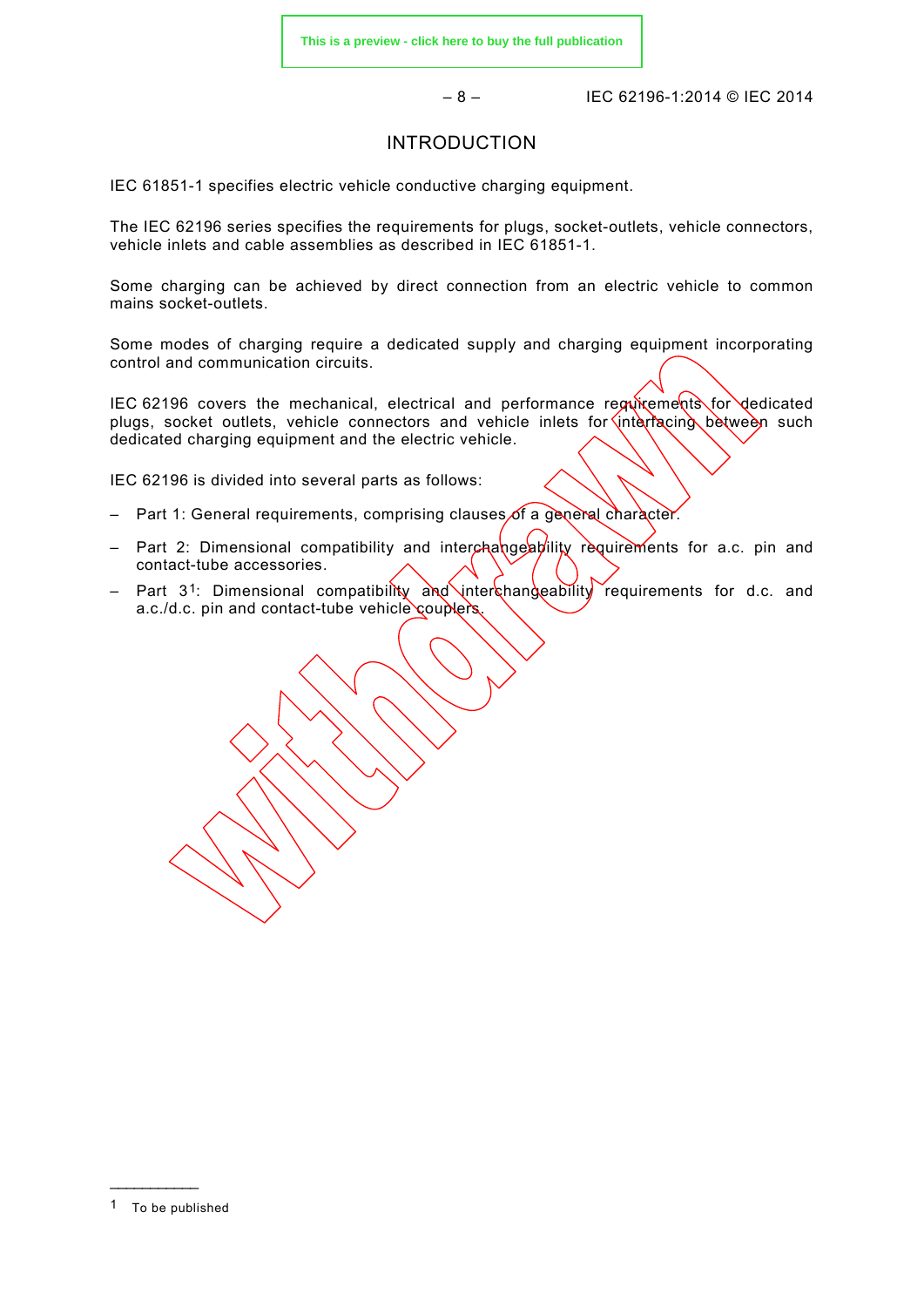IEC 62196-1:2014 © IEC 2014 – 9 –

#### **PLUGS, SOCKET-OUTLETS, VEHICLE CONNECTORS AND VEHICLE INLETS – CONDUCTIVE CHARGING OF ELECTRIC VEHICLES –**

#### **Part 1: General requirements**

#### <span id="page-8-0"></span>**1 Scope**

This part of IEC 62196 is applicable to plugs, socket-outlets, vehicle connectors, vehicle inlets and cable assemblies for electric vehicles, herein referred to as "accessories", intended for use in conductive charging systems which incorporate control means, with a rated operating voltage not exceeding

- 690 V a.c. 50 Hz to 60 Hz, at a rated current not exceeding 250 A,
- 1 500 V d.c. at a rated current not exceeding 400 A.

These accessories are intended to be installed by instructed persons (IEC 60050-195:1998, IEC 60050-195/AMD1:2001, 195-04-02) or skilled persons (IEC 60050-195:1998, IEC 60050- 195/AMD1:2001, 195-04-01) only.

These accessories and cable assemblies are intended to be used for circuits specified in IEC 61851-1 which operate at different voltages and frequencies and which may include extra-low voltage and communication  $s$  gnals.

These accessories and cable assemblies are to be used at an ambient temperature between  $-30$  °C and  $+50$  °C.

NOTE 1 In some countries, other requirements may apply.

NOTE 2 the following countries. –35 °C applies: SE

These accessories are intended to be connected only to cables with copper or copper-alloy conductors.

The accessories covered by this part of IEC 62196 are for use in certain modes of charging electric vehicles. These modes are defined in IEC 61851-1. These definitions and a description of the types of connection (cases A, B and C), are described in IEC 61851-1:2010, 6.2 and 6.3.1.

NOTE 3 In the following countries, mode 1 will not be allowed: UK, US, CA, SG.

This part of IEC 62196 does not apply to those standardised accessories used in charging systems where the use of such accessories constructed to the requirements of other standards is permitted (e.g. in mode 1 and mode 2). Such standardized accessories may be used for those situations (mode and case) identified in IEC 61851-1.

This part of IEC 62196 may be used as a guide for accessories with a lesser number of contacts and lower ratings for use with light duty vehicles.

#### <span id="page-8-1"></span>**2 Normative references**

The following documents, in whole or in part, are normatively referenced in this document and are indispensable for its application. For dated references, only the edition cited applies. For undated references, the latest edition of the referenced document (including any amendments) applies.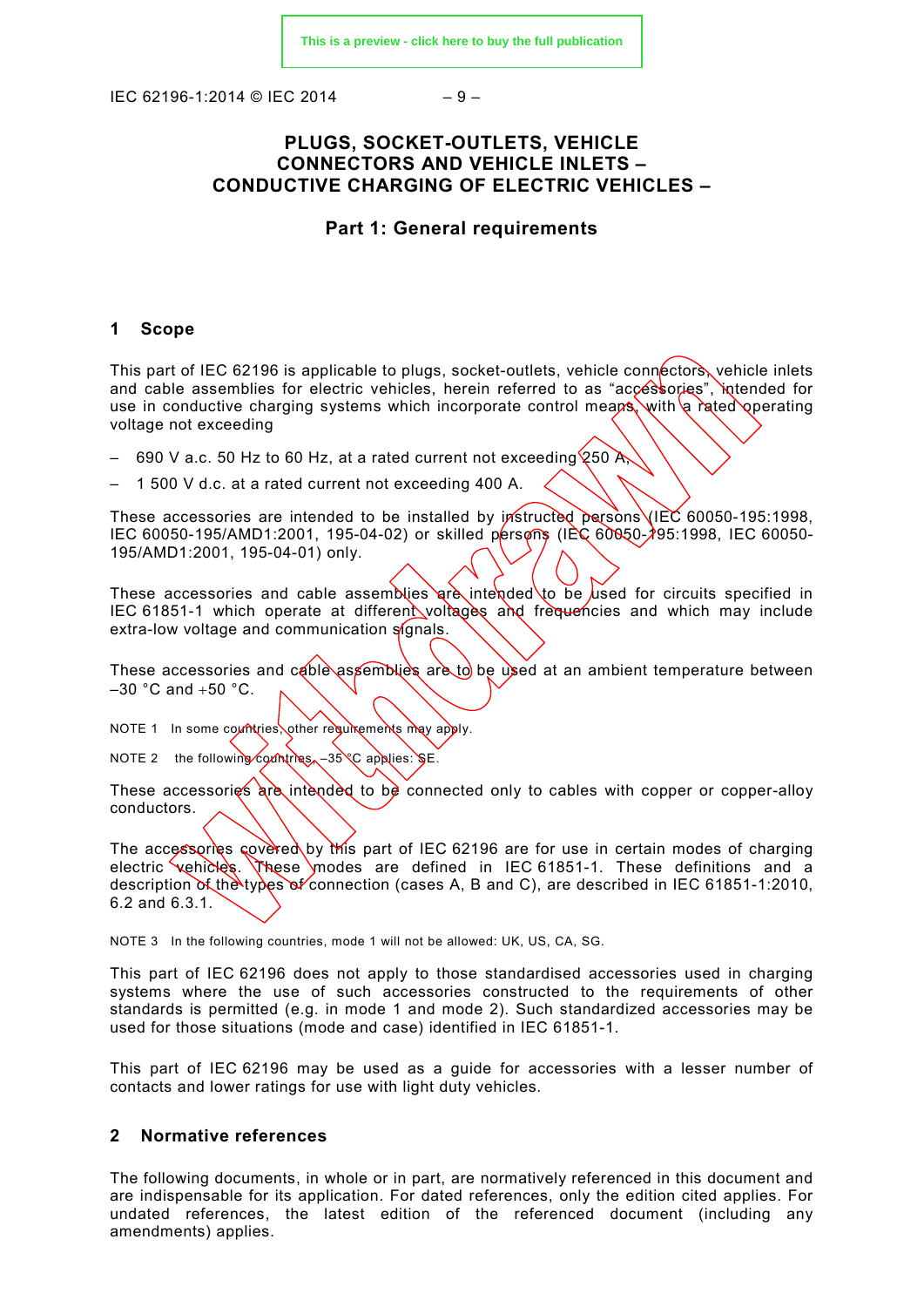– 10 – IEC 62196-1:2014 © IEC 2014

IEC 60068-2-14, *Environmental testing – Part 2-14: Tests – Test N: Change of temperature*

IEC 60112, *Method for the determination of the proof and the comparative tracking indices of solid insulating materials*

IEC 60227 (all parts), *Polyvinyl chloride insulated cables of rated voltages up to and including 450/750 V* 

IEC 60228:2004, *Conductors of insulated cables*

IEC 60245-4, *Rubber insulated cables of rated voltages up to and including 450/750 V – Part 4: Cords and flexible cables* 

IEC 60269-1*, Low-voltage fuses – Part 1: General requirements*

IEC 60269-2*, Low-voltage fuses – Part 2: Supplementary requirements for fuses for use by authorised persons (fuses mainly for industrial application) – Examples of standardized systems of fuses A to K* 

IEC 60309-4:2006, *Plugs, socket-outlets and couplers for industrial purposes – Part 4: Switched socket-outlets and connectors with or without interlock* 

IEC 60449*, Voltage bands for electrical installations of buildings*

IEC 60529:1989, *Degrees of protection provided by enclosures (IP code)*

IEC 60664-1:2007, *Insulation coordination for equipment within low-voltage systems – Part 1: Principles, requirements and tests*

IEC 60664-3, *Insulation coordination for equipment within low-voltage systems – Part 3: Use of coating, potting or moulding for protection against pollution* 

IEC 60695-2-11, *Fire hazard testing – Part 2-11: Glowing/hot-wire based test methods – Glow-wire flammability test method for end-products*

IEC 60695-10-2, *Fire hazard testing – Part 10-2: Abnormal heat – Ball pressure test*

IEC 61851-1:2010, *Electric vehicle conductive charging system – Part 1: General requirements* 

IEC 61851-23:2014, *Electric vehicle conductive charging system – Part 23: d.c. electric vehicle charging station*

ISO 1456, *Metallic and other inorganic coatings – Electrodeposited coatings of nickel, nickel plus chromium, copper plus nickel and of copper plus nickel plus chromium*

ISO 2081, *Metallic and other inorganic coatings – Electroplated coatings of zinc with supplementary treatments on iron or steel*

<span id="page-9-0"></span>ISO 2093, *Electroplated coatings of tin – Specification and test methods*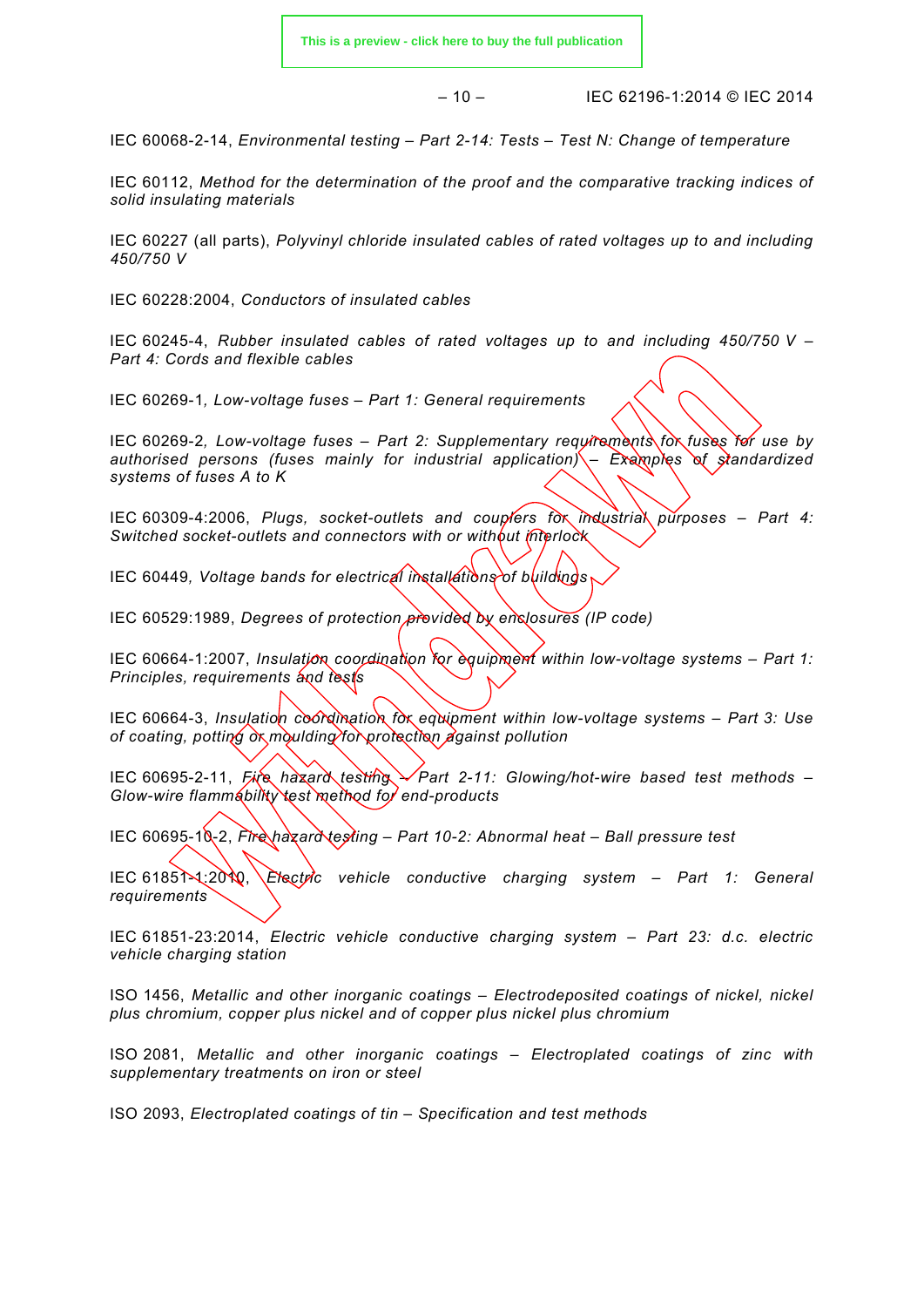$-88-$ 

IEC 62196-1:2014 © IEC 2014

#### SOMMAIRE

| 1                                                                                                                         |              |
|---------------------------------------------------------------------------------------------------------------------------|--------------|
| 2                                                                                                                         |              |
| 3                                                                                                                         |              |
| 4                                                                                                                         |              |
| 4.1                                                                                                                       |              |
| 4.2                                                                                                                       | 106          |
| 5                                                                                                                         |              |
| Plages des tensions d'emploi assignées recommandées. \\\<br>5.1                                                           | $\ldots$ 106 |
| 5.2                                                                                                                       |              |
| 5.2.1                                                                                                                     | $\sqrt{107}$ |
| 5.2.2                                                                                                                     |              |
| Appareils ne permettant pas l'établissement et la coupure d'un circuit<br>5.2.3                                           | . 107        |
| Appareils permettant, ou ne permettant pas, l'établissement et la<br>5.2.4<br>coupure d'un circuit électrique en charge ( |              |
| Connexion entre l'alimentation électrique et le véhicule électrique  108<br>6                                             |              |
| 6.1                                                                                                                       |              |
| 6.2                                                                                                                       |              |
| 6.3                                                                                                                       |              |
| 6.4                                                                                                                       |              |
| Interface basique<br>6.5                                                                                                  |              |
| 6.6                                                                                                                       |              |
| Interface combinge<br>6.7                                                                                                 |              |
| Séquencement des contacts<br>6.8                                                                                          |              |
| $\overline{7}$                                                                                                            |              |
| 7.1                                                                                                                       |              |
| 7.2                                                                                                                       |              |
| 7.3                                                                                                                       |              |
| 7.4                                                                                                                       |              |
| 7.5                                                                                                                       |              |
| 7.6                                                                                                                       |              |
| Selon les fonctions de verrouillage (blocage et verrouillage)114<br>7.7                                                   |              |
| 7.7.1<br>7.7.2                                                                                                            |              |
| 7.8                                                                                                                       |              |
| 8                                                                                                                         |              |
| 9                                                                                                                         |              |
|                                                                                                                           |              |
| 10                                                                                                                        |              |
| 11                                                                                                                        |              |
| 12                                                                                                                        |              |
| 13                                                                                                                        |              |
| 13.1                                                                                                                      |              |
| 13.2                                                                                                                      |              |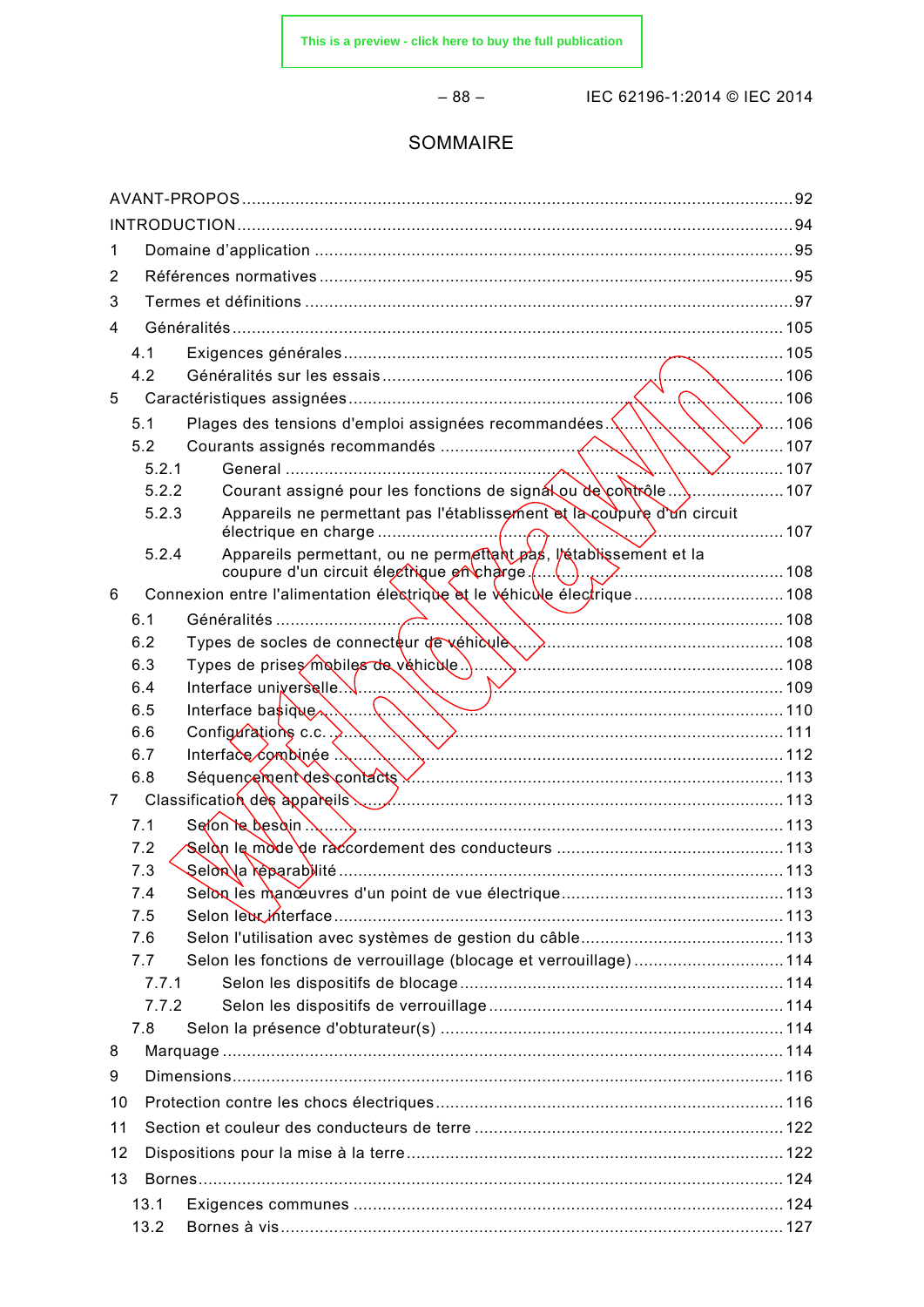IEC 62196-1:2014 © IEC 2014 – 89 –

| 13.3   |                                                                                                                                                                                                                                                                                                                                    |  |
|--------|------------------------------------------------------------------------------------------------------------------------------------------------------------------------------------------------------------------------------------------------------------------------------------------------------------------------------------|--|
| 14     |                                                                                                                                                                                                                                                                                                                                    |  |
| 14.1   |                                                                                                                                                                                                                                                                                                                                    |  |
| 14.2   |                                                                                                                                                                                                                                                                                                                                    |  |
| 14.3   | Dispositifs pour circuit de commande et éléments de l'interrupteur 137                                                                                                                                                                                                                                                             |  |
| 14.4   | Résistance au vieillissement du caoutchouc et des matériaux thermoplastiques  137                                                                                                                                                                                                                                                  |  |
| 15     |                                                                                                                                                                                                                                                                                                                                    |  |
| 16     |                                                                                                                                                                                                                                                                                                                                    |  |
| 17     |                                                                                                                                                                                                                                                                                                                                    |  |
| 17.1   |                                                                                                                                                                                                                                                                                                                                    |  |
| 17.2   |                                                                                                                                                                                                                                                                                                                                    |  |
| 18     | Construction des socles de connecteur de véhicule                                                                                                                                                                                                                                                                                  |  |
| 19     | $\bigwedge$ 2 144                                                                                                                                                                                                                                                                                                                  |  |
| 20     | $\left\langle \ldots \right\rangle$ 145                                                                                                                                                                                                                                                                                            |  |
| 21     |                                                                                                                                                                                                                                                                                                                                    |  |
| 22     |                                                                                                                                                                                                                                                                                                                                    |  |
| 23     | $\begin{picture}(150,17) \put(150,17){\line(1,0){150}} \put(150,17){\line(1,0){150}} \put(150,17){\line(1,0){150}} \put(150,17){\line(1,0){150}} \put(150,17){\line(1,0){150}} \put(150,17){\line(1,0){150}} \put(150,17){\line(1,0){150}} \put(150,17){\line(1,0){150}} \put(150,17){\line(1,0){150}} \put(150,17){\line(1,0){15$ |  |
| 24     |                                                                                                                                                                                                                                                                                                                                    |  |
| 25     |                                                                                                                                                                                                                                                                                                                                    |  |
| 25.1   |                                                                                                                                                                                                                                                                                                                                    |  |
| 25.2   |                                                                                                                                                                                                                                                                                                                                    |  |
| 25.2.1 | Fiches et prises mobiles de véhicule non-démontables  153                                                                                                                                                                                                                                                                          |  |
| 25.2.2 |                                                                                                                                                                                                                                                                                                                                    |  |
| 25.3   | Fiches et les prises mobiles de véhicule équipées d'un câble souple 154                                                                                                                                                                                                                                                            |  |
|        |                                                                                                                                                                                                                                                                                                                                    |  |
| 26.1   | Généralités                                                                                                                                                                                                                                                                                                                        |  |
| 26.2   |                                                                                                                                                                                                                                                                                                                                    |  |
| 26.3   |                                                                                                                                                                                                                                                                                                                                    |  |
| 26.4   |                                                                                                                                                                                                                                                                                                                                    |  |
| 26.5   |                                                                                                                                                                                                                                                                                                                                    |  |
| 26.6   |                                                                                                                                                                                                                                                                                                                                    |  |
| 26.7   |                                                                                                                                                                                                                                                                                                                                    |  |
| 26.8   |                                                                                                                                                                                                                                                                                                                                    |  |
| 26.9   |                                                                                                                                                                                                                                                                                                                                    |  |
| 27     |                                                                                                                                                                                                                                                                                                                                    |  |
| 28     |                                                                                                                                                                                                                                                                                                                                    |  |
| 29     | Résistance à la chaleur, au feu et aux courants de cheminement 167                                                                                                                                                                                                                                                                 |  |
| 30     |                                                                                                                                                                                                                                                                                                                                    |  |
| 31     |                                                                                                                                                                                                                                                                                                                                    |  |
| 31.1   |                                                                                                                                                                                                                                                                                                                                    |  |
| 31.2   |                                                                                                                                                                                                                                                                                                                                    |  |
| 31.3   |                                                                                                                                                                                                                                                                                                                                    |  |
| 31.4   |                                                                                                                                                                                                                                                                                                                                    |  |
| 31.5   |                                                                                                                                                                                                                                                                                                                                    |  |
| 31.6   |                                                                                                                                                                                                                                                                                                                                    |  |
| 31.7   |                                                                                                                                                                                                                                                                                                                                    |  |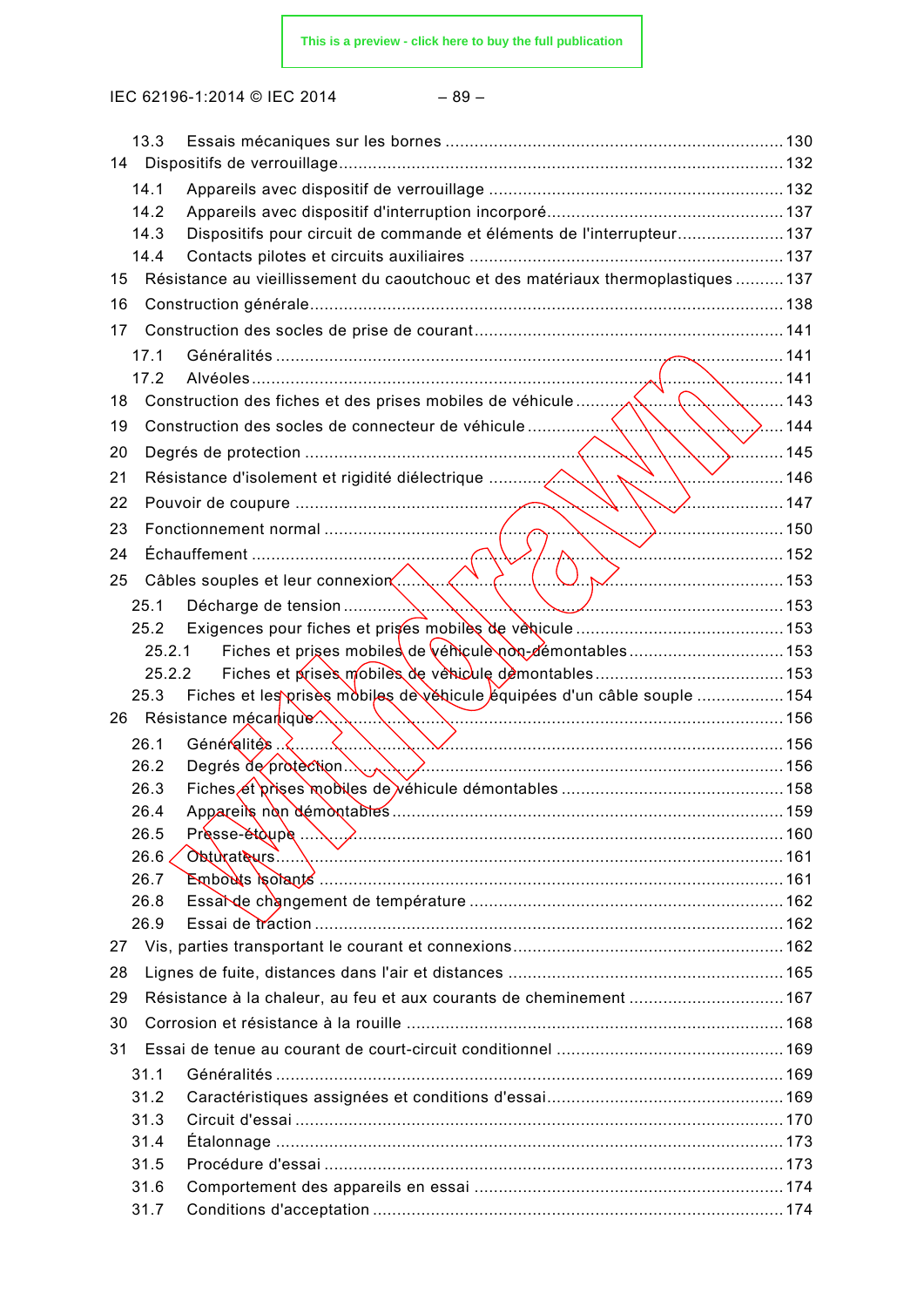– 90 – IEC 62196-1:2014 © IEC 2014

| 32.                                                                                                                                                                             |             |
|---------------------------------------------------------------------------------------------------------------------------------------------------------------------------------|-------------|
| 32.1                                                                                                                                                                            |             |
| 32.2                                                                                                                                                                            |             |
| 33                                                                                                                                                                              |             |
|                                                                                                                                                                                 |             |
|                                                                                                                                                                                 |             |
|                                                                                                                                                                                 |             |
|                                                                                                                                                                                 |             |
|                                                                                                                                                                                 |             |
|                                                                                                                                                                                 |             |
| $\sim$ 21                                                                                                                                                                       |             |
| Figure 6 - Calibres pour soumettre à essai la possibilité d'introductión dès conducteurs<br>circulaires sans préparation spéciale de la section maximale spécifiée              | ∕…… 128∶    |
| . <i>.</i>                                                                                                                                                                      | $\dots$ 130 |
| . 135                                                                                                                                                                           |             |
| <u>. 136</u>                                                                                                                                                                    |             |
| Figure 10 – Schémas du circuit pour les essais de pouvoir de coupure et de                                                                                                      |             |
| Figure 11 - Appareil d'essai du dispositif d'ancrage de cable                                                                                                                   |             |
| Figure 12 - Appareil d'essai d'impacts de balle                                                                                                                                 |             |
| Figure 13 - Dispositif pour l'essai de la résistance mécanique des fiches et des prises<br>mobiles de véhicule                                                                  |             |
|                                                                                                                                                                                 |             |
| Figure 15 – Schéma du circuit d'essai pour la vérification de la tenue au courant de<br>court-circuit d'un matériel bipolaire en monophasé, en courant alternatif ou en courant |             |
| Figure 16 – Schéma du che d'essai pour la vérification de la tenue au courant de<br>court-circuit d'un matérie tripolaire.                                                      |             |
| Figure 17 - Schéma du dircult d'essa pour la vérification de la tenue au courant de                                                                                             |             |
|                                                                                                                                                                                 |             |
| Tableau T Compatibilité des appareils complémentaires sur véhicule 109                                                                                                          |             |
|                                                                                                                                                                                 |             |
|                                                                                                                                                                                 |             |
|                                                                                                                                                                                 |             |
| Tableau 5 - Présentation de l'interface combinée c.a./c.c. pour véhicule  112                                                                                                   |             |
|                                                                                                                                                                                 |             |
|                                                                                                                                                                                 |             |
| Tableau 8 - Valeurs pour l'essai de flexion sous charge mécanique  131                                                                                                          |             |
|                                                                                                                                                                                 |             |
| Tableau 10 - Force d'extraction en fonction des caractéristiques assignées  136                                                                                                 |             |
| Tableau 11 - Longueur de câble utilisée pour déterminer la force de traction sur le                                                                                             |             |
|                                                                                                                                                                                 |             |
|                                                                                                                                                                                 |             |
|                                                                                                                                                                                 |             |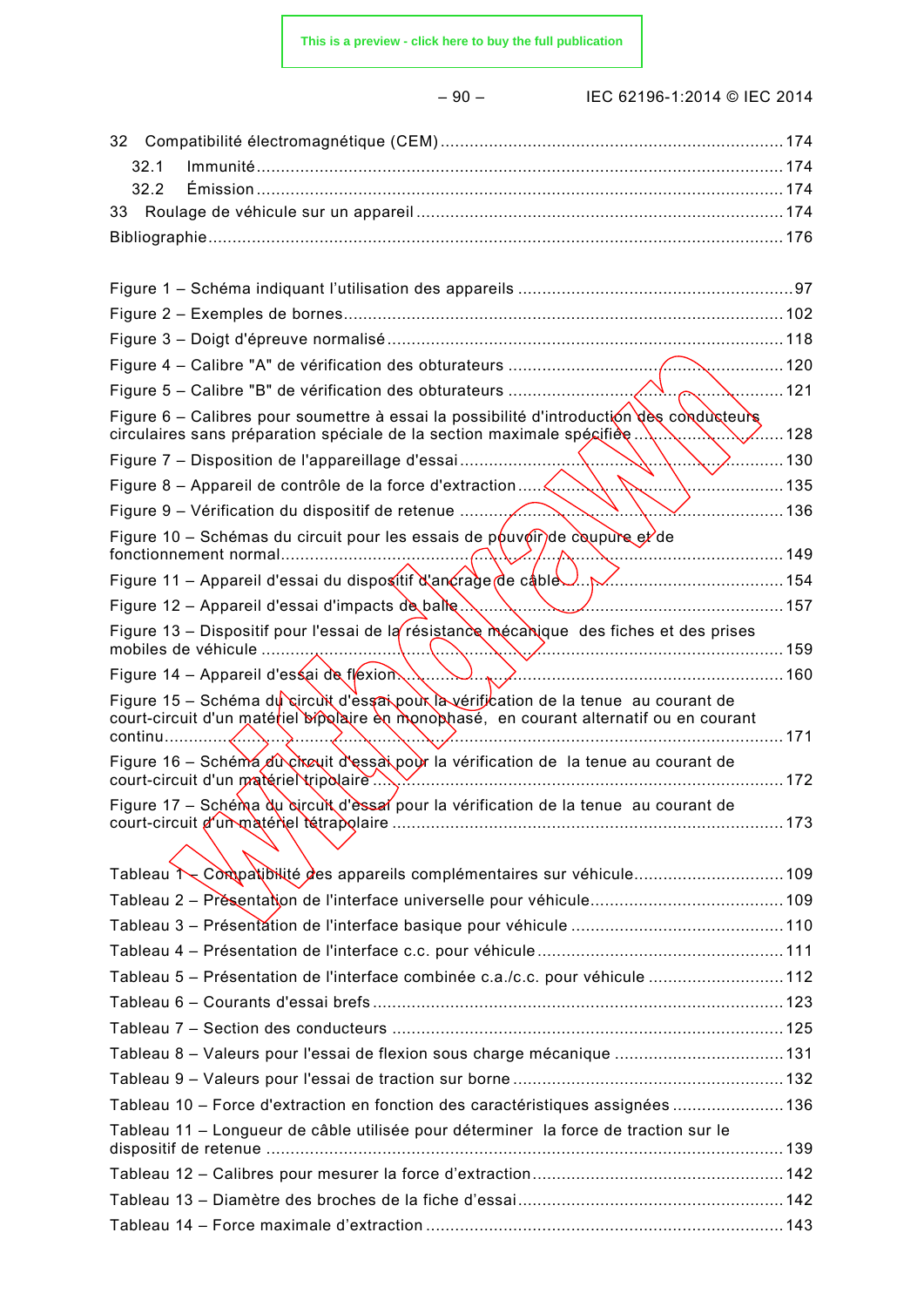IEC 62196-1:2014 © IEC 2014

| ۰, |
|----|
|----|

| Tableau 18 - Courant d'essai et section nominale des conducteurs en cuivre pour                                 |     |
|-----------------------------------------------------------------------------------------------------------------|-----|
| Tableau 19 – Valeurs d'essai des forces de traction et de couple pour ancrage de                                |     |
|                                                                                                                 |     |
|                                                                                                                 |     |
|                                                                                                                 |     |
|                                                                                                                 | 162 |
| Tableau 24 – Couple de serrage pour la vérification de la résistance mécanique des<br>$\sum$ 163<br>San an an a |     |
|                                                                                                                 |     |
|                                                                                                                 |     |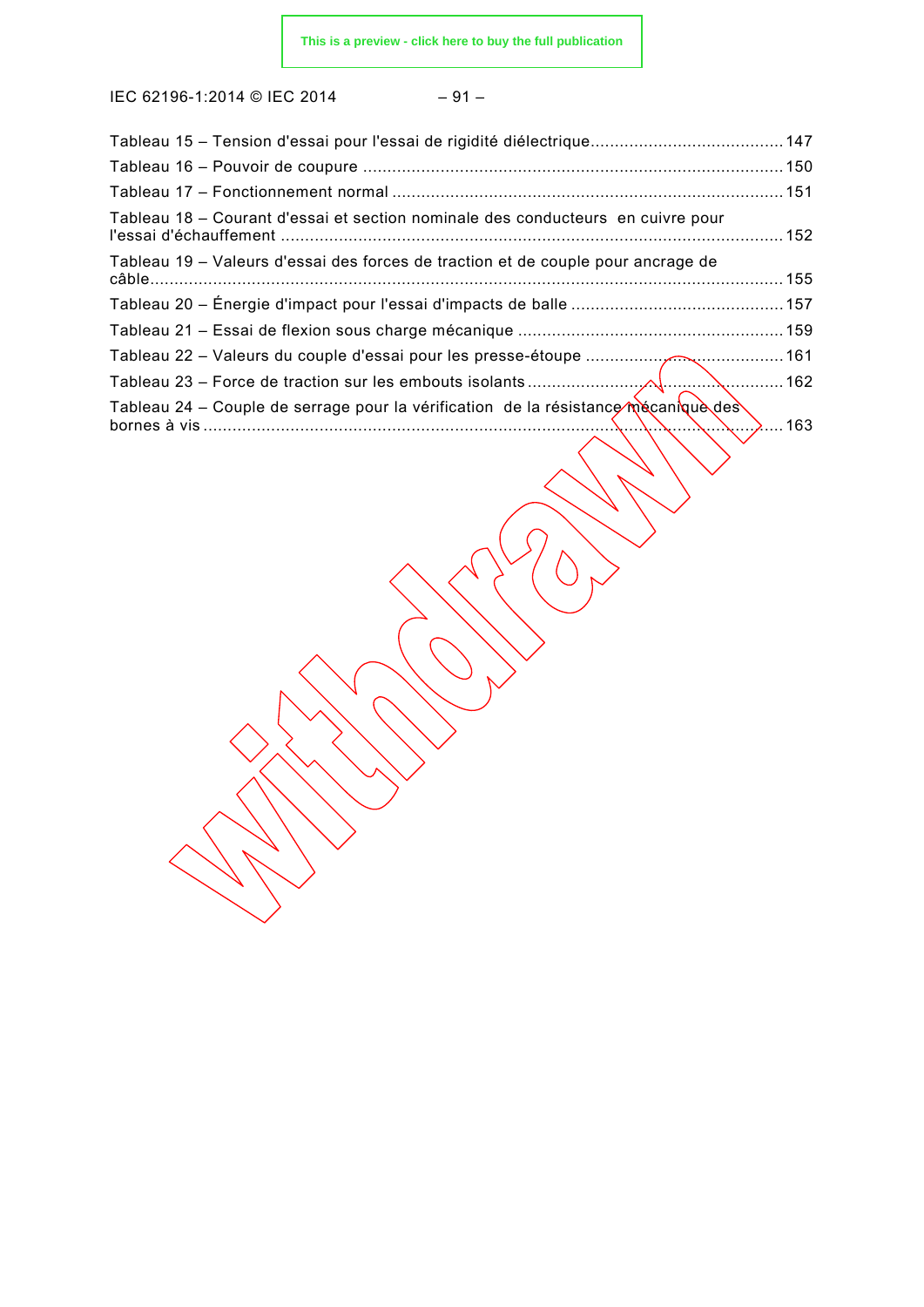**[This is a preview - click here to buy the full publication](https://webstore.iec.ch/publication/6582&preview)**

– 92 – IEC 62196-1:2014 © IEC 2014

#### COMMISSION ÉLECTROTECHNIQUE INTERNATIONALE

\_\_\_\_\_\_\_\_\_\_\_\_

#### **FICHES, SOCLES DE PRISE DE COURANT, PRISES MOBILES DE VÉHICULE ET SOCLES DE CONNECTEUR DE VÉHICULE – CHARGE CONDUCTIVE DES VÉHICULES ÉLECTRIQUES –**

#### **Partie 1: Règles générales**

#### AVANT-PROPOS

- <span id="page-14-0"></span>1) La Commission Electrotechnique Internationale (IEC) est une organisation mondiale de normalisation composée de l'ensemble des comités électrotechniques nationaux (Comités nationaux de NEC). L'IEC a pour objet de favoriser la coopération internationale pour toutes les questions de normalisation dans les⁄domaines de l'électricité et de l'électronique. A cet effet, l'IEC – entre autres activités – publie des Normes internationales, des Spécifications techniques, des Rapports techniques, des Spécifications accessibles au public (PAS) et des Guides (ci-après dénommés "Publication(s) de l'IEC"). Leux élaboration est confiée à des comités d'études, aux travaux desquels tout Comité national intéressé par le sujet traité peut participer. Les organisations internationales, gouvernementales et non gouvernementales, en liaison *a*vec l'IEC, participent également aux travaux. L'IEC collabore étroitement avec l'Organisation Internationale de Normalisation (ISO), selon des conditions fixées par accord entre les deux organisations.
- 2) Les décisions ou accords officiels de l'IEC concernant (es guestions techniques représentent, dans la mesure du possible, un accord international sur les sujets étudiés, étant donné que les Comités nationaux de l'IEC intéressés sont représentés dans chaque comité d'études.
- 3) Les Publications de l'IEC se présentent sous la forme de recommandations internationales et sont agréées comme telles par les Comités nationaux de TEC. Tous les efforts raisonnables sont entrepris afin que l'IEC s'assure de l'exactitude du contenu technique de ses publications; l'IEC ne peut pas être tenue responsable de l'éventuelle mauvaise utilisation ou interprétation qui en est faite par un quelconque utilisateur final.
- 4) Dans le but d'encourager l'uniformité internationale, les Comités nationaux de l'IEC s'engagent, dans toute la mesure possible, à appliquer de façon transparènte les Puplications de l'IEC dans leurs publications nationales et régionales. Toutes divergences entre toutes Publications de l'IEC et toutes publications nationales ou régionales correspondantes doivent être indiquées en termes clairs dans ces dernières.
- 5) L'IEC elle-même ne fournit aucune attestation de conformité. Des organismes de certification indépendants fournissent des <del>S</del>ervices d'évaluation de conformité et, dans certains secteurs, accèdent aux marques de conformité de l'IEC. L'IEC\n'est responsable d'aucun des services effectués par les organismes de certification indépendants.
- 6) Tous les utilisateurs doivent s'assurer qu'ils sont en possession de la dernière édition de cette publication.
- 7) Aucune responsabilité ne doit être imputée à l'IEC, à ses administrateurs, employés, auxiliaires ou mandataires, y compiles ses experts particuliers et les membres de ses comités d'études et des Comités nationaux de NEC, pour tout préjudice causé en cas de dommages corporels et matériels, ou de tout autre dommage de quelque nature que ce soit, directe ou indirecte, ou pour supporter les coûts (y compris les frais de justice) et les dépenses découlant de la publication ou de l'utilisation de cette Publication de l'IEC ou de toute autre Publication de l'IEC, ou au crédit qui lui est accordé.
- 8) L'attention est attirée sur les références normatives citées dans cette publication. L'utilisation de publications référencées est obligatoire pour une application correcte de la présente publication.
- 9) L'attention est attirée sur le fait que certains des éléments de la présente Publication de l'IEC peuvent faire l'objet de droits de brevet. L'IEC ne saurait être tenue pour responsable de ne pas avoir identifié de tels droits de brevets et de ne pas avoir signalé leur existence.

La Norme Internationale IEC 62196-1 a été établie par le sous-comité SC 23H, Prises de courant pour usages industriels et analogues, et pour véhicules électriques du Comité d'Études 23: Petit appareillage, de l'IEC.

Cette troisième édition annule et remplace la deuxième édition parue en 2011 et constitue une révision technique.

Cette édition inclut les modifications techniques majeures suivantes par rapport à l'édition précédente:

- a) ajout de la tension d'emploi preferentielle de 1 000 V c.c.;
- b) ajout du courant assigne preferentiel de 80 A c.c.;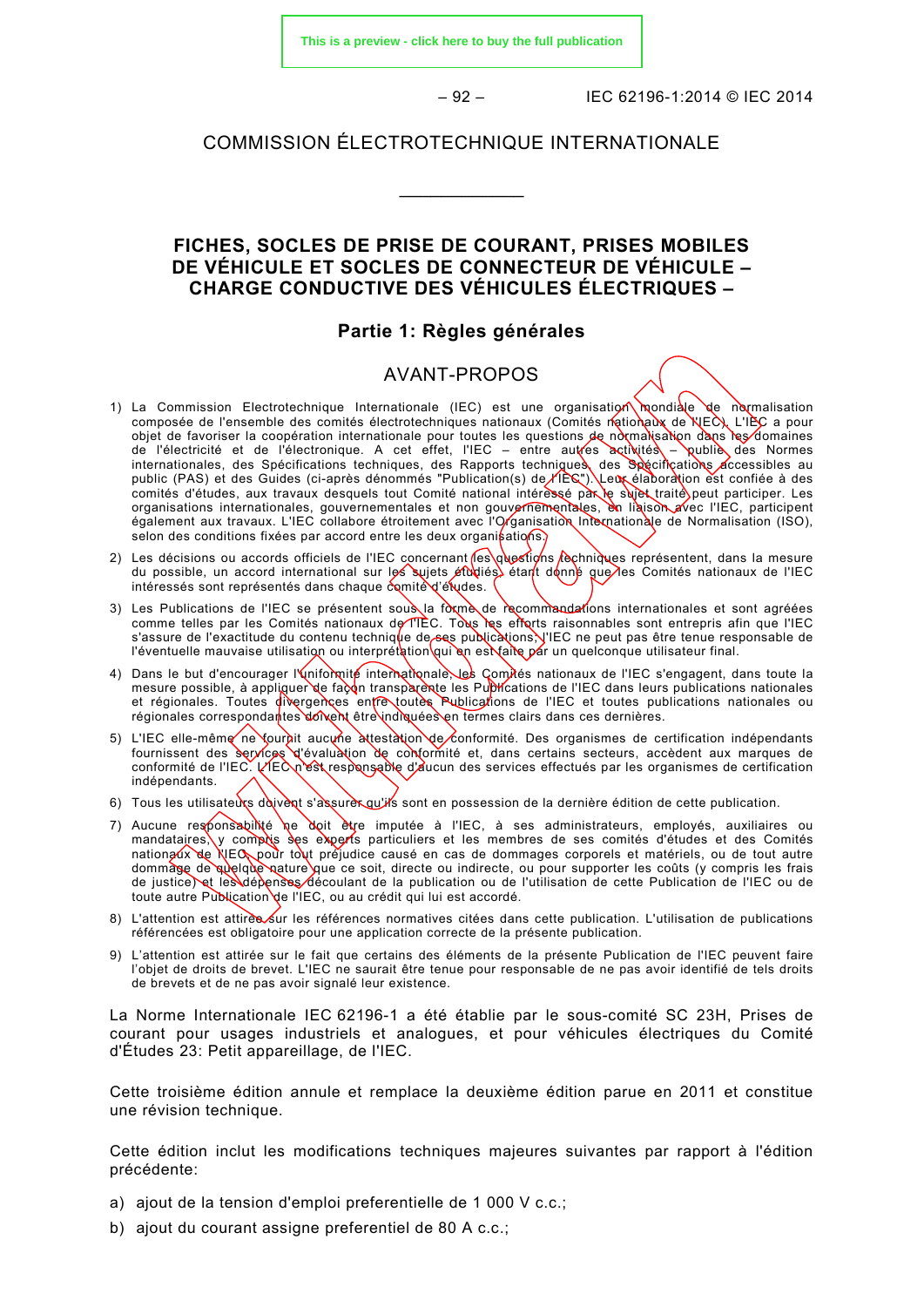IEC 62196-1:2014 © IEC 2014

$$
-93-
$$

- c) ajout de dispositions pour interface combinee c.a./c.c.;
- d) descriptions des configurations pour c.c. (precedemment a l'etude);
- e) ajout d'exigences relatives au mecanisme de verrouillage, dispositif de verrouillage et dispositif d'accrochage;
- f) ajout d'un essai pour les appareils ne convenant pas a l'etablissement et a la coupure d'un circuit electrique en charge;
- g) ajout d'exigences et d'essais pour les embouts isolants.

Le texte de cette norme est issu des documents suivants:

| <b>FDIS</b>  | Rapport de vote |  |
|--------------|-----------------|--|
| 23H/302/FDIS | 23H/305/RVD     |  |

Le rapport de vote indiqué dans le tableau ci-dessus donne toute information sur le vote ayant abouti à l'approbation de cette norme.

Cette publication a été rédigée selon les Directives ISO/IEC, Partie 2

Une liste de toutes les parties de la série IEC 62196, sous le titre général *Fiches, socles de*  prises de courant, prises mobiles et socles de connecteur de véhicule – charge conductive des véhicules électriques, peuvent être consultés sur le site Web de l'IEC.

Les parties suivantes de l'IEC 62196 traitent des exigences de types particuliers d'appareils. Les articles de ces règles particulières représèntent des compléments ou modifications aux articles correspondants de la Partie 1.

Dans cette norme, les caractères suivants sont utilisés:

- Les exigences en caractères romains;
- *les requêtes de conformité: en italique;*
- les notes en petits caractères romain

Le comité a décide que le contenu de cette publication ne sera pas modifié avant la date de stabilité indiguée sur le site web de l'IEC sous "http://webstore.iec.ch" dans les données relatives à la publication recherchée. A cette date, la publication sera

- reconduite,
- supprimée,
- remplacée par une édition révisée, ou
- amendée.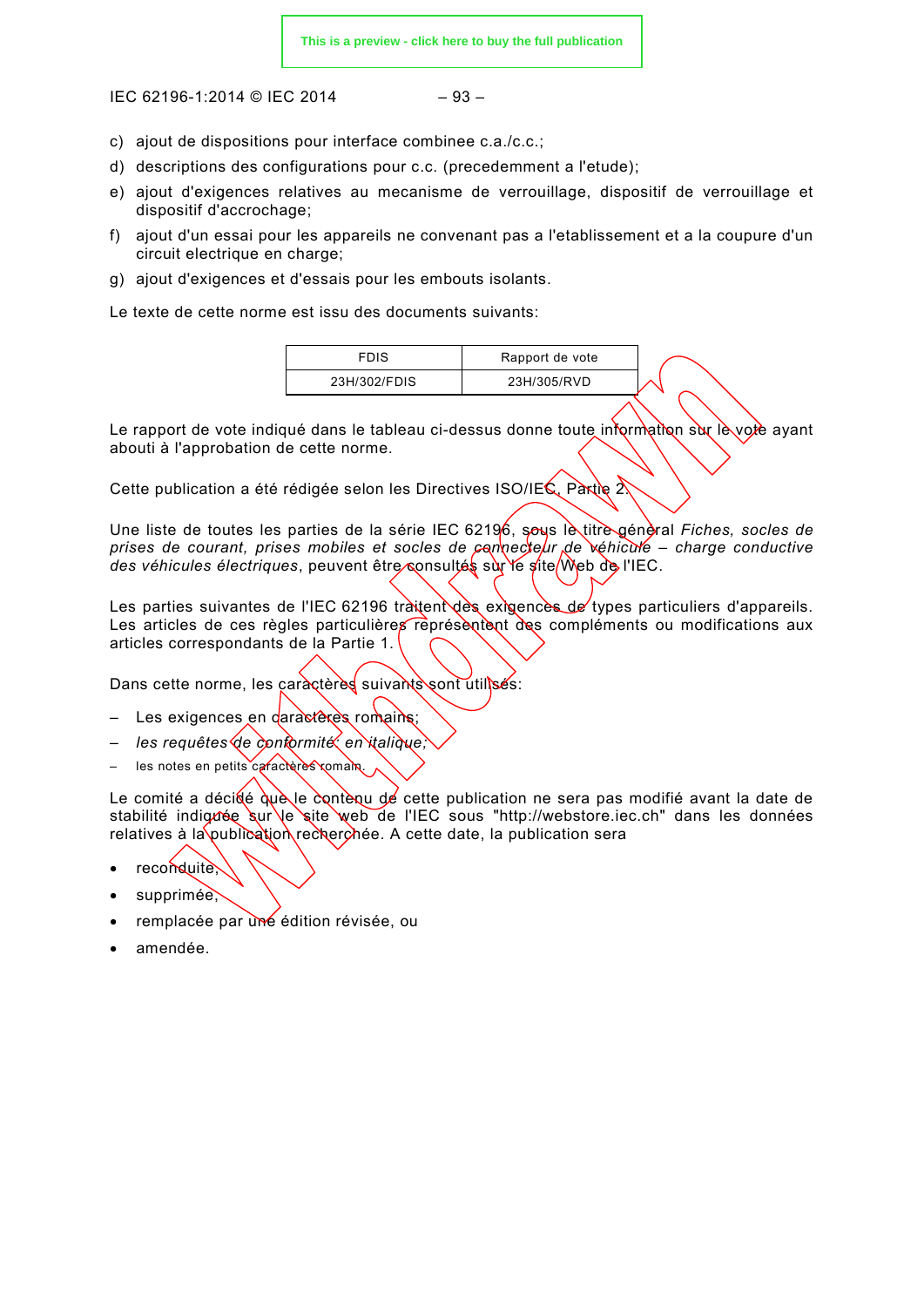– 94 – IEC 62196-1:2014 © IEC 2014

#### INTRODUCTION

<span id="page-16-0"></span>L'IEC 61851-1 spécifie les Équipements de charge conductive des véhicules électriques.

La présente Norme Internationale, dénommée série IEC 62196 à laquelle il est fait référence, dans l'IEC 61851-1, spécifie les exigences pour les fiches, les socles de prise de courant, les prises mobiles de véhicule, les socles de connecteur de véhicule et les câbles de charge, qui sont décrits dans l'IEC 61851-1.

Certaines charges peuvent être réalisées par le raccordement direct d'un véhicule électrique aux socles de prise de courant du réseau électrique d'alimentation.

Certains modes de charge nécessitent une alimentation dédiée et des équipements de charge incorporant des circuits de contrôle et de communication.

L'IEC 62196 couvre les exigences mécaniques, électriques et de performances relatives aux fiches, aux socles de prise de courant, aux prises mobiles de véhicule et aux socles de connecteur de véhicule dédiés, permettant l'interface entre des équipements de charge dédiés et les véhicules électriques.

L'IEC 62196 est divisée en plusieurs parties, comme suit

- Partie 1: Règles générales, comportant des articles de caractère général.
- Partie 2: Exigences dimensionnelles de compatibilité et d'interchangeabilité pour les appareils à broches et alvéoles en courant alternatif.
- Partie 3<sup>[1](#page-16-1)</sup>: Exigences dimensionnélles de compatibilité et d'interchangeabilité pour les connecteurs de véhicule à broches et alvéoles en courant continu et courants alternatif/continu.

———————

<span id="page-16-1"></span><sup>1</sup> A paraitre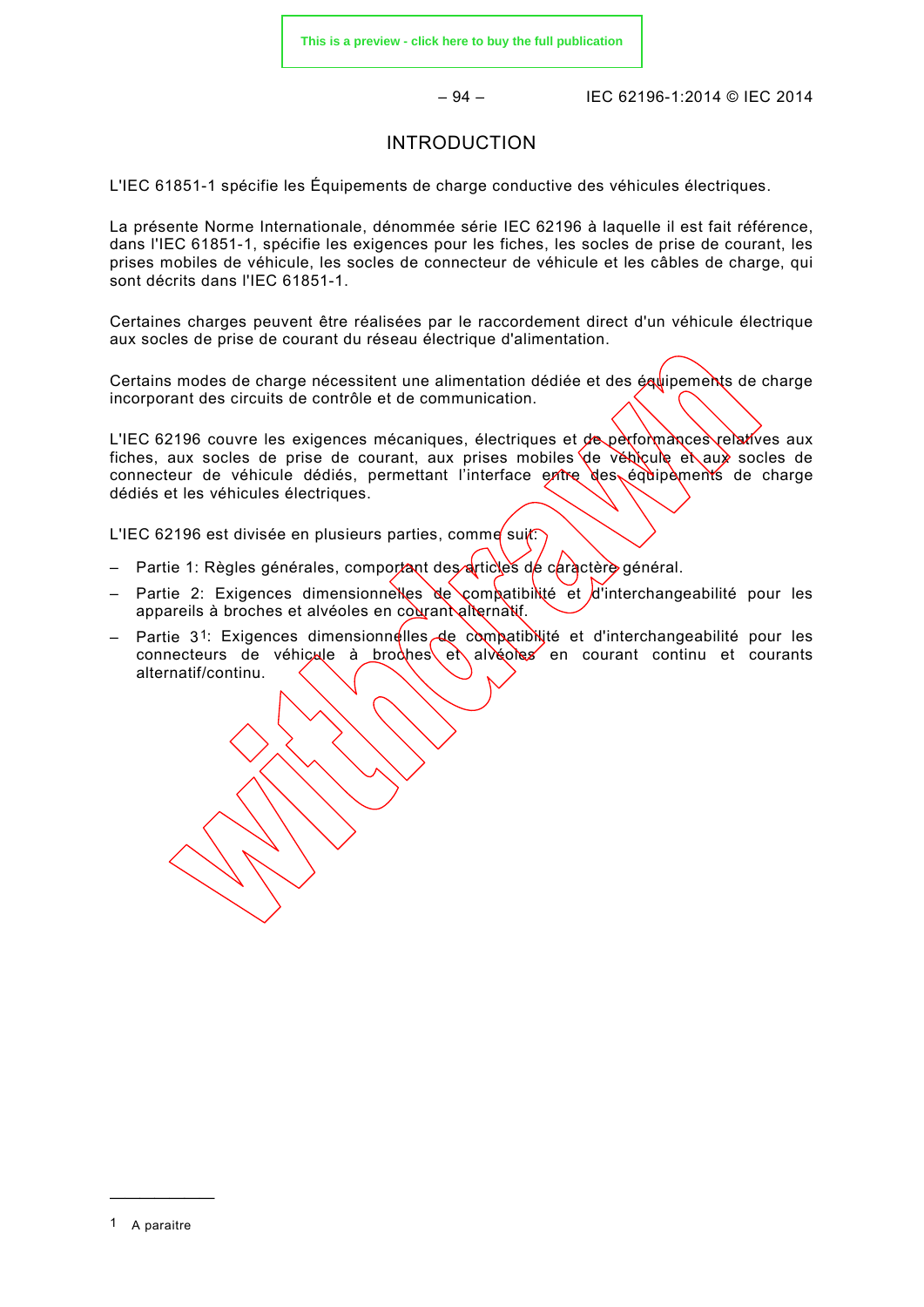IEC 62196-1:2014 © IEC 2014 – 95 –

#### **FICHES, SOCLES DE PRISE DE COURANT, PRISES MOBILES DE VÉHICULE ET SOCLES DE CONNECTEUR DE VÉHICULE – CHARGE CONDUCTIVE DES VÉHICULES ÉLECTRIQUES –**

#### **Partie 1: Règles générales**

#### <span id="page-17-0"></span>**1 Domaine d'application**

La présente partie de l'IEC 62196 est applicable aux fiches, socles de prise de courant, prises mobiles de véhicule, socles de connecteur de véhicules et câbles de charge pour véhicules électriques, ci-après dénommé "appareils", destinés à être utilisés dans les systèmes de charge conductive qui comprennent des moyens de contrôle, avec une tension d'emploi assignée n'excédant pas

- $-$  690 V c.a.50 Hz à 60 Hz, à un courant assigné n'excédant pas 250 A
- $-$  1 500 V c.c., à un courant assigné n'excédant pas 400 A.

Ces appareils sont prévus pour n'être installés que par des personnes averties (IEC 60050-195:1998, IEC 60050-195/AMD1:2001, Amendement 1:2001, 195-04-02) ou des personnes qualifiées (IEC 60050-195:1998, IEC 60050-195/AMD1:2001, 195-04-01).

Ces appareils et câbles de charge sont prévus pour être utilisés dans les circuits spécifiés par l'IEC 61851-1, fonctionnant à différentés tensions et fréquences, et qui peuvent inclure des signaux très basse tension et des signaux de communication.

Ces appareils et câbles de charge sont à utiliser à une température ambiante comprise entre  $-30$  °C et  $+50$  °C.

NOTE 1 Dans certains pays, d'autrés exigences peuvent s'appliquer.

NOTE 2 Dans les pays suivants, -35 °C s'applique: SE.

Ces appareils sont prévus pour être connectés uniquement à des câbles à conducteurs en cuivre ou en alliage de cuivre.

Les appareils couverts par la présente partie de l'IEC 62196 sont à utiliser dans certains modes de charge des véhícules électriques. Ces modes sont définis dans l'IEC 61851-1. Ces définitions et une description des types de raccordement (cas A, B et C), figurent dans l'IEC 61851-1:2010, 6.2 et 6.3.1.

NOTE 3 Dans les pays suivants, le mode de charge 1 n'est pas permis: UK, US, CA, SG.

La présente partie de l'IEC 62196 ne s'applique pas aux appareils normalisés utilisés dans les systèmes de charge où l'usage de tels appareils, construits suivant les exigences d'autres normes, est autorisé (par exemple en mode 1 et en mode 2). Ces appareils normalisés peuvent être utilisés pour les situations (mode et cas) identifiées dans l'IEC 61851-1.

La présente partie de l'IEC 62196 peut être utilisée comme guide pour les appareils ayant un plus petit nombre de contacts et des caractéristiques assignées inférieures, destinés à l'utilisation sur des véhicules légers.

#### <span id="page-17-1"></span>**2 Références normatives**

Les documents suivants sont cités en référence de manière normative, en intégralité ou en partie, dans le présent document et sont indispensables pour son application. Pour les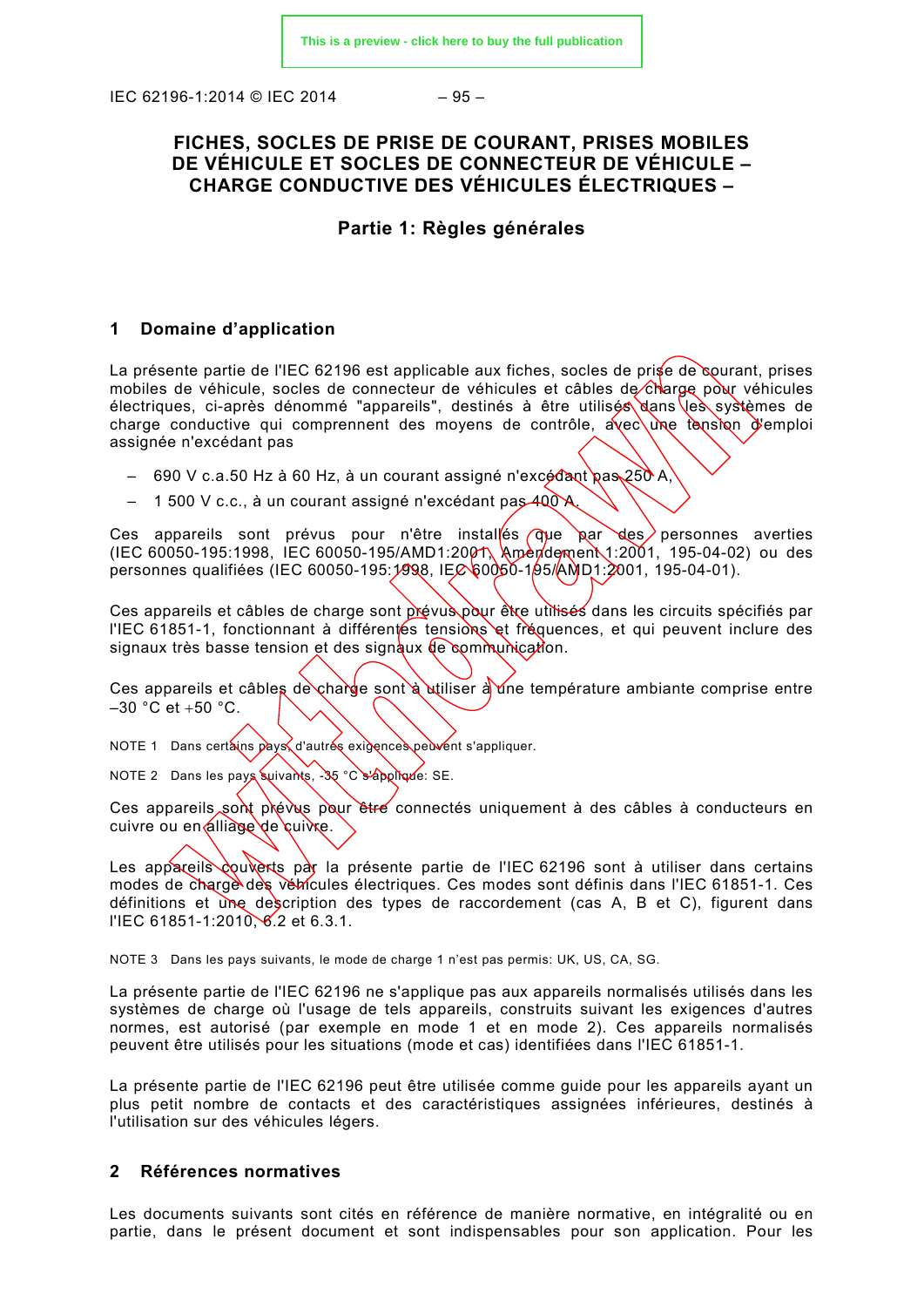– 96 – IEC 62196-1:2014 © IEC 2014

références datées, seule l'édition citée s'applique. Pour les références non datées, la dernière édition du document de référence s'applique (y compris les éventuels amendements).

IEC 60068-2-14, *Essais d'environnement – Partie 2-14: Essais – Essai N: Variation de température*

IEC 60112, *Méthode de détermination des indices de résistance et de tenue au cheminement des matériaux isolants solides*

IEC 60227 (toutes les parties), *Conducteurs et câbles isolés au polychlorure de vinyle, de tension nominale au plus égale à 450/750 V*

IEC 60228:2004, *Âmes des câbles isolés*

IEC 60245-4, *Conducteurs et câbles isolés au caoutchouc – Tension assignée au plus égale à 450/750 V – Partie 4: Câbles souples*

IEC 60269-1, *Fusibles basse tension – Partie 1: Exigences générales*

IEC 60269-2, *Fusibles basse tension – Partie 2: Exigences supplémentaires pour les fusibles destinés à être utilisés par des personnes habilitées (fusibles pour usages essentiellement industriels) – Exemples de systèmes de fusibles normalisés A à K* 

IEC 60309-4:2006, *Prises de courant pour usages industriels – Partie 4: Prises de courant et*  prises mobiles avec interrupteur, avec *ou* sans dispositive verrouillage

IEC 60449*, Domaines de tensions des installations électriques des bâtiments*

IEC 60529:1989, *Degrés de protection procurés par les enveloppes (Code IP)*

IEC 60664-1:2007, *Coordination de l'isolement des matériels dans les systèmes (réseaux) à basse tension – Partie 1: Principes, exigences et essais* 

IEC 60664-3, *Coordination de l'isolement des matériels dans les systèmes (réseaux) à basse tension – Partie 3: Utilisation de revêtement, d'empotage ou de moulage pour la protection contre la pollution* 

IEC 60695-2-11, *Essais relatifs aux risques du feu – Partie 2-11: Essais au fil incandescent/chauffant – Méthode d'essai d'inflammabilité pour produits finis*

IEC 60695-10-2, *Essais relatifs aux risques du feu – Partie 10-2: Chaleurs anormales – Essai à la bille*

IEC 61851-1:2010, *Système de charge conductive pour véhicules électriques – Partie 1: Règles générales*

IEC 61851-23:2014, *Electrical vehicle conductive charging system – Part 23: d.c. electric vehicle charging station* (disponible en anglais seulement)

ISO 1456, *Revêtements métalliques et autres revêtements inorganiques – Dépôts électrolytiques de nickel, de nickel plus chrome, de cuivre plus nickel et de cuivre plus nickel plus chrome*

ISO 2081, *Revêtements métalliques et autres revêtements inorganiques – Dépôts électrolytiques de zinc avec traitements supplémentaires sur fer ou acier*